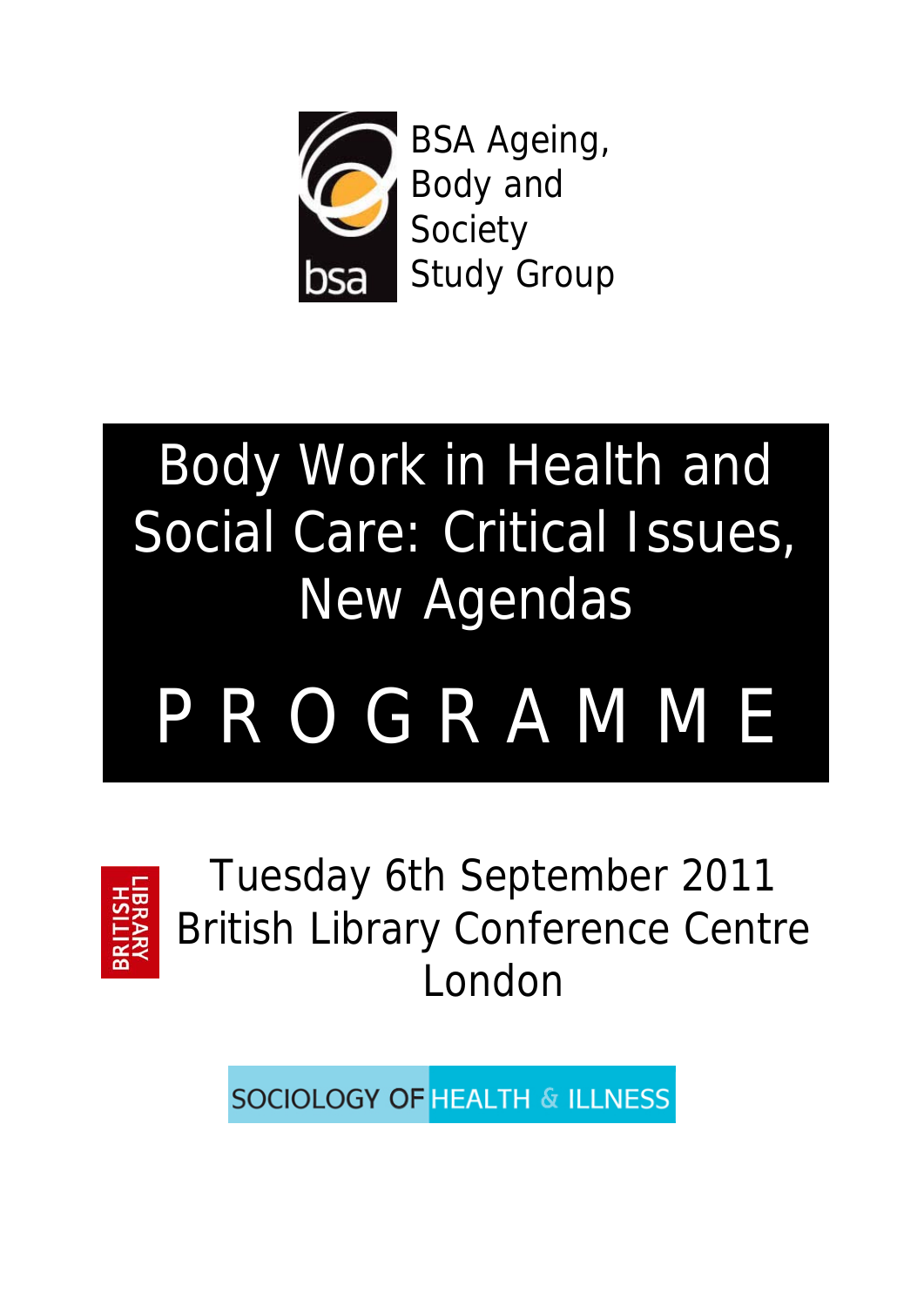## **CALL FOR PAPERS**



## **The British Sociological Association Annual Conference 2012**

Wednesday  $11^{th}$  – Friday  $13^{th}$  April University of Leeds

The British Sociological Association invites submissions to its Annual Conference. Participants can present on any sociological research topic.

The theme for the 2012 Annual Conference is: **Sociology in an Age of Austerity**.

Suggestions for grouped sessions within the open streams are welcomed. All BSA study groups are strongly encouraged to contribute posters/ papers and other activities. There will also be opportunities for study groups to meet independently.

### **Online abstract submission:**

www.britsoc.co.uk/events/Conference

### **IMPORTANT DATES:**

**Friday 7th October 2011:** Final deadline for abstract submission **Friday 13th January 2012:** Last date for presenters to register **E-mail**: BSAConference@britsoc.org.uk



The BSA is a Company Limited by Guarantee. Registered in England and Wales. Company Number: 3890729. Registered Charity Number 1080235.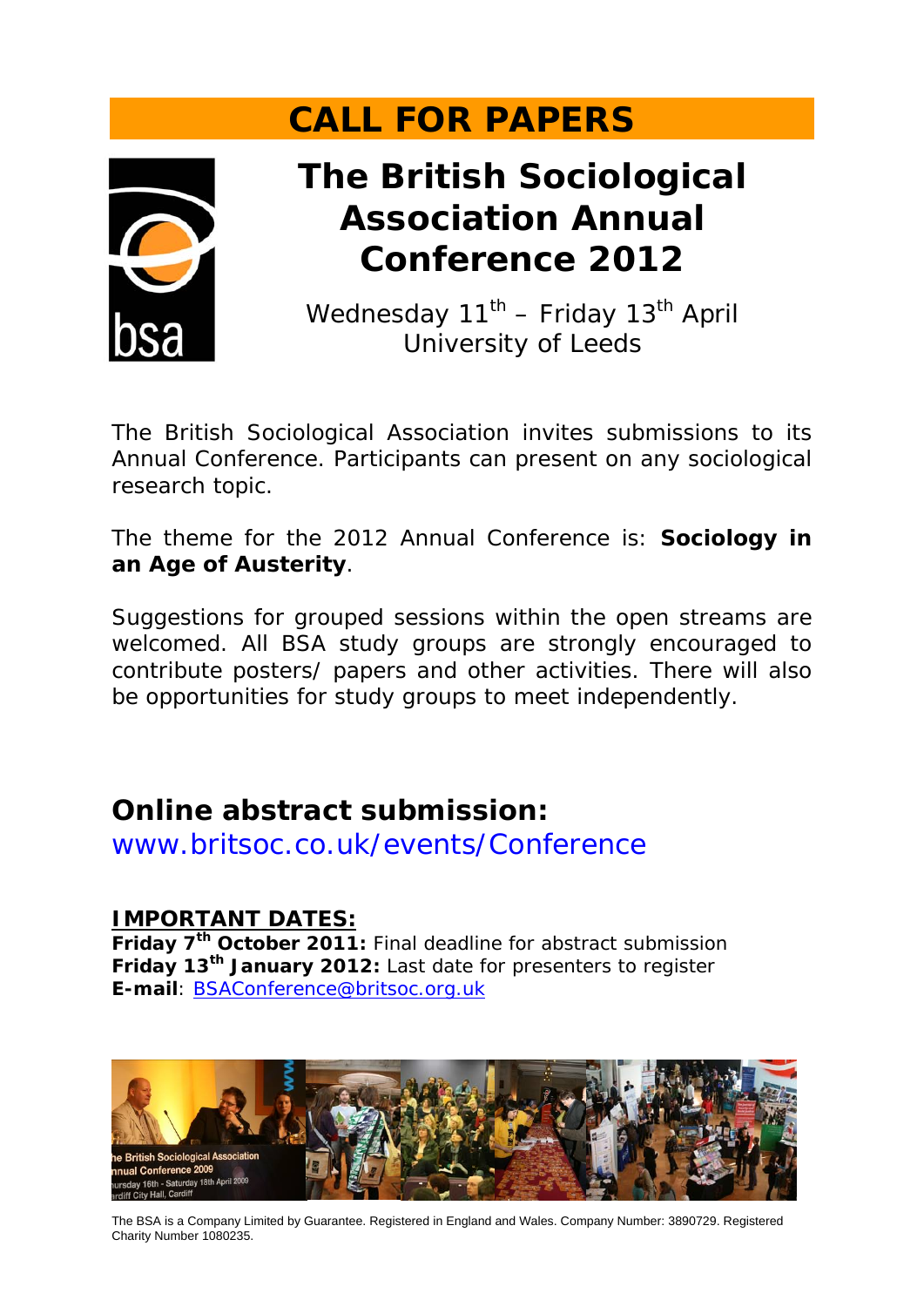## **CONTENTS**

| Plan of the British Library Conference Centre & Surrounding Area21 |  |
|--------------------------------------------------------------------|--|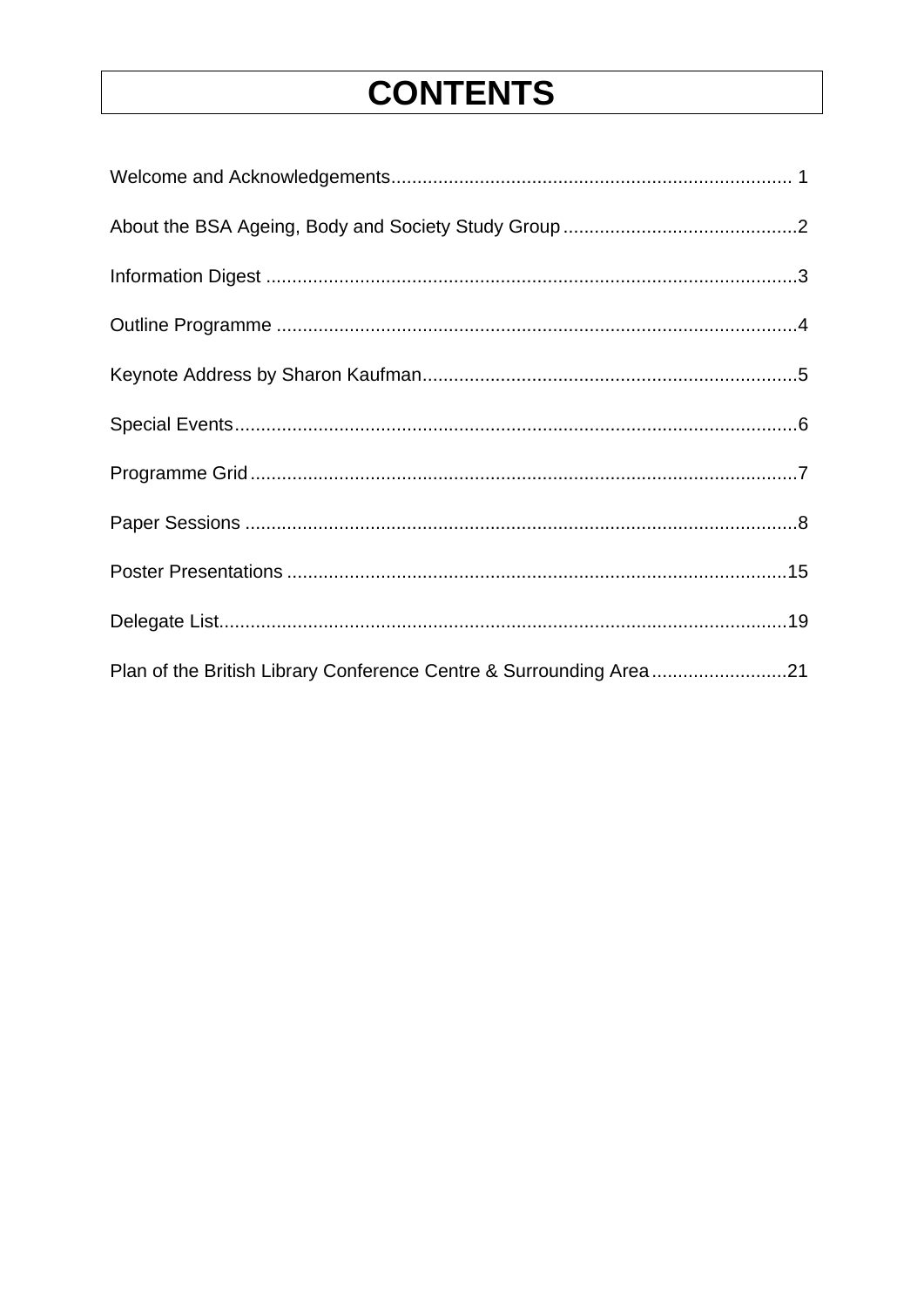## **WELCOME**

### **BSA Ageing, Body and Society Study Group Conference**

### **Body Work in Health and Social Care: Critical Issues, New Agendas**

Welcome to the 4th BSA *Ageing Body and Society* Study Group Annual Conference. This year we are holding the conference in conjunction with the editors of the **Special Issue of** *Sociology of Health and Illness* and related monograph dedicated to the subject of Bodywork in Health and Social Care and published by Wiley Blackwell. The monograph is edited by Julia Twigg, Carol Wolkowitz, Rachel Cohen and Sarah Nettleton, and they are joint conveners of today's event.

Bodywork, in the sense of work undertaken on the bodies of others, is a significant element in the care of frail older people. In this conference we foreground this work, drawing out the ways in which it relates to issues of the body and embodiment in relation to older people more generally. As part of this we are delighted to welcome our plenary speaker, **Professor Sharon Kaufman** from the University of California.

We are particularly pleased once again to have the opportunity to present our research and ideas in such an attractive venue as the British Library. The BSA has made important links with the **British Library** in recent years and Jude England, Head of Social Sciences, is committed to promoting and highlighting the significance of social science research. We hope you will take this opportunity to learn more about social science research resources, as well as gain important links with the British Library.

We are very grateful to the **Foundation for the Sociology of Health and Illness** for supporting the conference financially.

We would also like to thank Liz Jackson, Events Officer at BSA, for her most efficient organisation of the conference. The BSA office is committed to supporting study groups, and we would not be able to be as active and efficient without their support.

There will be **refreshments** available in the foyer at break times throughout the conference, and a **drinks reception** at the end. We welcome any comments you may have on the format or organisation of this or future conferences. Please let us know your views either by speaking to one of the conference organisers, or via the feedback survey which will be circulated via email after the conference.

We would like to thank everyone who is presenting their work, chairing a session or contributing to the conference's organisation and success. We hope that you enjoy all aspects, from the academic to the social to the food and wine!

Wendy Martin and Julia Twigg

BSA Ageing, Body and Society Study Group Convenors

## **ACKNOWLEDGEMENTS**



As always many people have helped with organising the conference. Thanks to the BSA office for their support. The conference committee would like to thank Jude England, Head of Social Sciences, and her colleagues at the British Library for their support of this event and also the Foundation for the Sociology of Health and Illness for supporting the conference and the wine reception.

**SOCIOLOGY OF HEALTH & ILLNESS**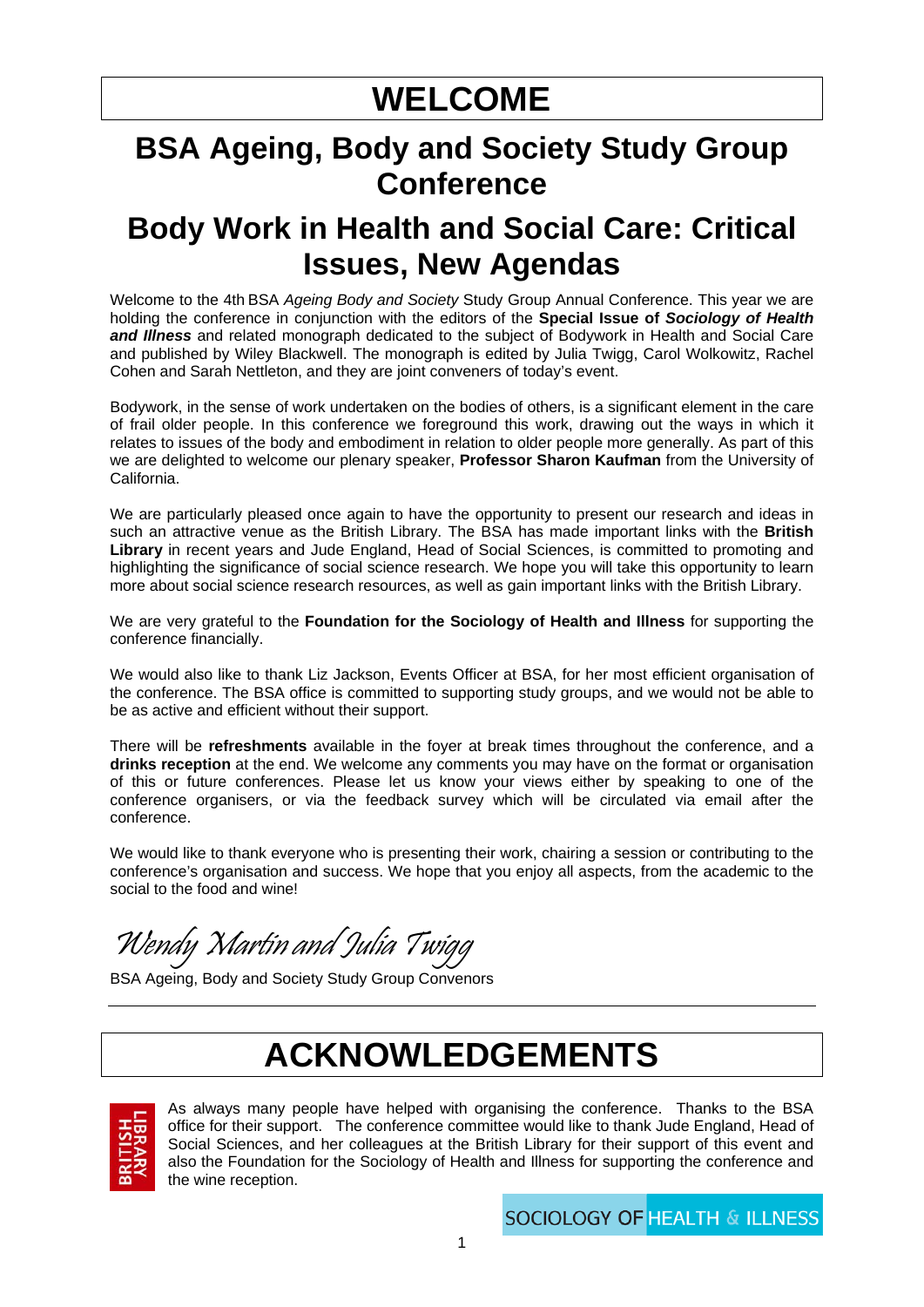

### **Introduction**

There has been a wealth of work recently on the subject of the body across the humanities and social sciences. Most has, however, focussed on younger, implicitly 'sexier' bodies. Social gerontology has, moreover tended to avoid the subject of the body, in its struggle to assert the social and cultural determinants of ageing, as against the reductionist bio-medical accounts that dominate professional and popular discourses of age. Emphasising the body can seem to demean older people, reducing them to ´failing' bodies. For these reasons gerontology has kept away from the topic. This means, however, that the body in old age has remained largely untheorised and unexplored.

Although work on the body in old age has begun to emerge, it remains scattered. Researchers and scholars are isolated in their disciplinary groupings. There is no obvious forum for exchange. The aim of this study group is to redress this, and establish a forum that will bring together work across a range of approaches and subject areas. We also invite researchers, practitioners and academics to revisit and explore the embodied dimensions of their work.

The aim of the group is therefore to be a focus for an exchange of ideas and debate. As part of this there will be a number of one-day seminars and workshops which will explore different aspects of ageing and the body. It is hoped that these will provide a basis for publications. The interests of the group are broad and include theory, empirical research and practice in relation to, for example:

- Anti-ageing/Age Resistance
- Lived bodies in everyday life
- Clothing and embodiment
- Discourses of ageing and ageism
- Well-being and the ageing body
- The masquerade of age
- Policing old bodies: intergenerational conflict and the role of governance
- Queer bodies
- Racialised bodies
- Fluid bodies, leaky bodies
- Gendered bodies
- Bodies in the Third and Fourth Ages
- Researching ageing bodies: methods and methodology
- Exercise and 'active' ageing
- Spatial geographies of bodies
- Bodies and institutions
- Death, dying and disposal
- Bodywork
- **Emotions**
- Science and technologies

### **Joining the Group**

The group organises seminars, workshops, conferences and other events and has an e-mail discussion list as well as a web page. To join the email discussion list and receive information on the group's activities please visit. www.britsoc.co.uk/specialisms/AgeingBodyandSociety. New members, including students, are very welcome to join the Group.

#### **2012 Events**

The Group is planning two events for 2012. These events will both take place at the British Library Conference Centre, London and are scheduled to take place on:

Friday 6<sup>th</sup> July 2012 Friday 7<sup>th</sup> September 2012

### **Contact the Convenors**

**Dr Wendy Martin** School of Health Sciences and Social Care, Brunel University. Tel: 01895 268747; Email: wendy.martin@brunel.ac.uk

**Professor Julia Twigg** School of Social Policy, Sociology and Social Research, University of Kent. Tel: 01227 827 539; Email: j.m.twigg@kent.ac.uk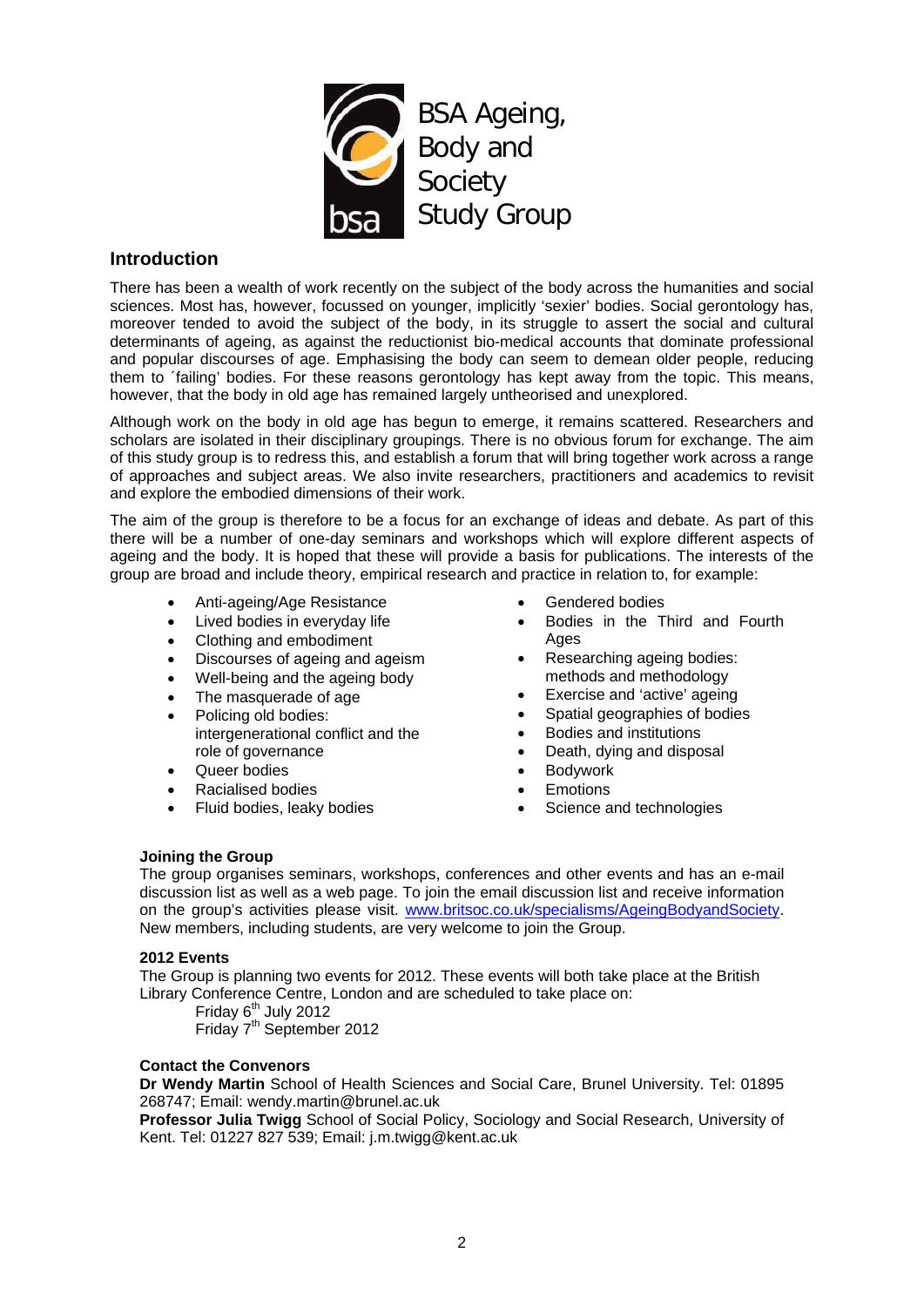## **INFORMATION DIGEST**

### **Registration**

The conference registration desk will be open in the foyer of the conference centre from 10:00am until 15:00 on Tuesday  $6<sup>th</sup>$  September 2011. Please note that delegates should wear their conference badge at all times, otherwise you may be refused access to conference sessions and service of refreshments and meals.

### **Messages**

During the conference please direct all telephone messages to the British Sociological Association office on +44 (0)191 383 0839. Please make reference to the BSA Ageing, Body and Society Study Group Conference, as the office staff will need to know how to direct your call.

### **Programme Changes**

There will be a conference notice board for programme changes, general messages and announcements. It will be situated in the foyer.

### **Keynote Address & Special Events**

**Professor Sharon Kaufman,** University of California, San Francisco, USA will give the Keynote Address on **'The Cultural Work of the Body in Organ Transplantation'** at 16:00 in the Eliot Room.

**Professor Julia Twigg,** University of Kent, UK will speak on **'Conceptualising Bodywork'** at 10:40 in the Eliot Room.

A Roundtable on **'Body Work as a Conceptual Focus in Health and Social Care Research'** chaired by **Dr Carol Wolkowitz**, University of Warwick, will take place at 11:00 in the Eliot Room. The presenters, all contributors to Body Work in Health and Social Care, will discuss their use of the concept of body work and what it has brought to their current or projected research.

### **Poster Exhibition**

Posters will be displayed in Chaucer Room for the duration of the conference. There are poster viewing times on Tuesday 6<sup>th</sup> September at 10:00-10:30, 13:00-14:20 and 15:40-16:00 and presenters will be available during this time to discuss their work. Additional times may be indicated on individual posters.

#### **Evening Reception**

There will be a reception held on Tuesday evening from 17:00-18:00. This will be held in the Conference foyer and Chaucer room and is free for all delegates to attend.

#### **Refreshments and Lunch**

Tea and coffee will be served in the foyer at the times specified below

| Tuesday 6 <sup>th</sup> September 2011 | 10:00-10:30 |
|----------------------------------------|-------------|
| Tuesday 6 <sup>th</sup> September 2011 | 13:30-14:20 |
| Tuesday 6 <sup>th</sup> September 2011 | 15:40-16:00 |

Water will be available throughout the conference.

Lunch is provided and will be available to delegates in the foyer.

#### **Meeting rooms**

All conference sessions will take place in the British Library conference centre rooms including the Eliot Room, Dickens Room and the Bronte Room.

#### **PowerPoint**

All meeting rooms will be equipped with a screen, powerpoint and laptop. Presenters should bring with them a copy of their presentation file on a CD or USB memory stick.

Presenters should access session rooms 15 minutes before their stream starts or during lunchtimes.

#### **Email Facilities**

Free wireless internet is available in the British Library. **Remember to bring your laptop if you wish to use this facility, as the British Library and the BSA will not provide them.**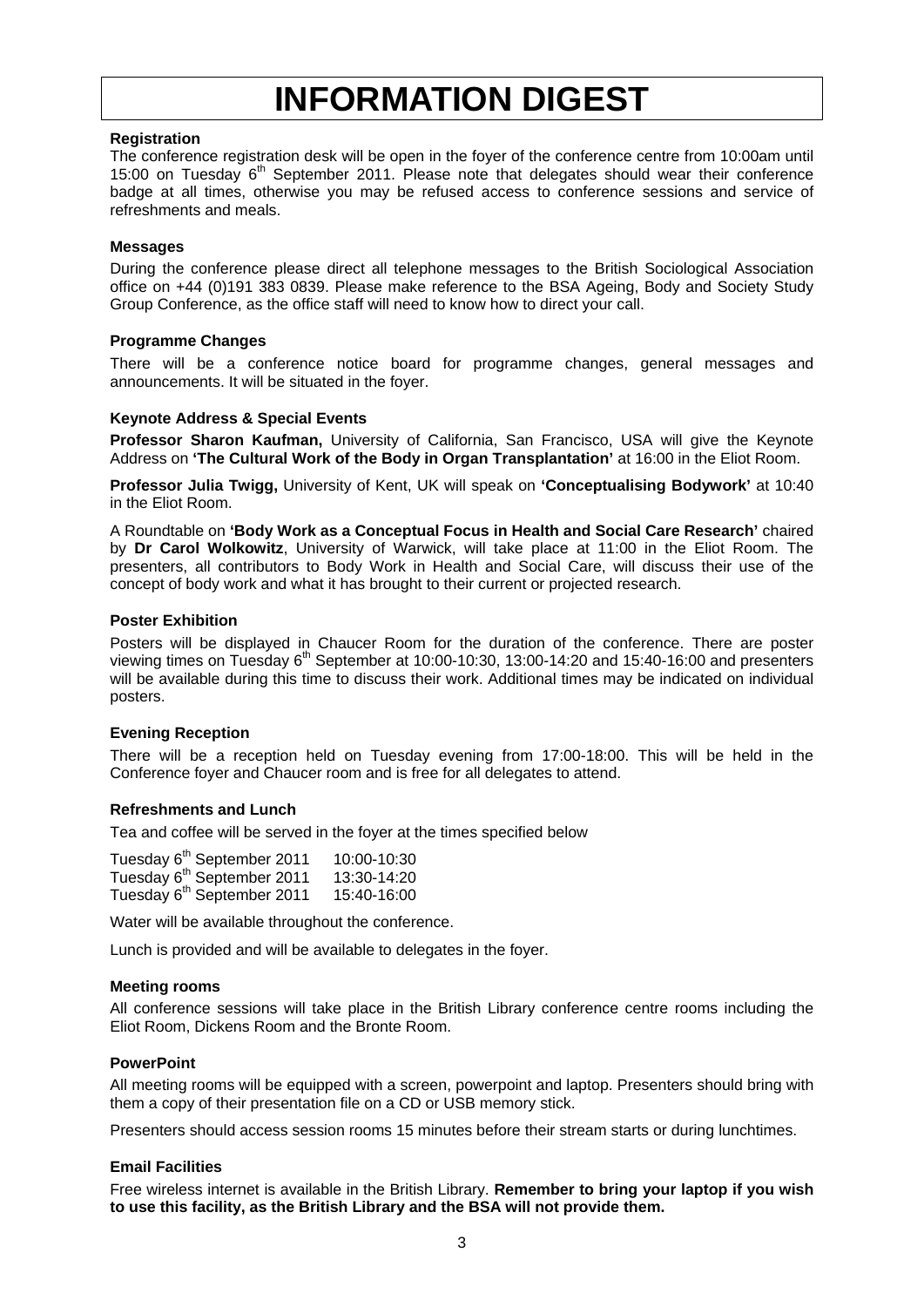## **OUTLINE PROGRAMME**

### **Tuesday 6th September 2011**

| $10:00 - 10:30$ | Coffee and Registration                                                                                                                                                                                                  | Conference Centre Foyer &<br>Chaucer Room |
|-----------------|--------------------------------------------------------------------------------------------------------------------------------------------------------------------------------------------------------------------------|-------------------------------------------|
| $10:30 - 10:40$ | <b>Conference Welcome</b><br>Gill Ridgley, Lead Curator, Sociology, Media and Sport,<br>Social Sciences, British Library.<br>Wendy Martin, Co-convenor of the Ageing, Body and Society<br>Study Group, Brunel University | <b>Eliot Room</b>                         |
| $10:40 - 11:00$ | <b>Conceptualising Bodywork</b><br>Julia Twigg<br>Chair: Wendy Martin (Brunel University)                                                                                                                                | <b>Eliot Room</b>                         |
| $11:00 - 12:20$ | Roundtable on Body Work as a Conceptual Focus in<br><b>Health and Social Care Research</b><br>Chair: Carol Wolkowitz (University of Warwick)                                                                             | Eliot Room                                |
|                 | Patrick Brown (University of Amsterdam)<br>The Embodiment of Trust by Healthcare Professionals                                                                                                                           |                                           |
|                 | Rachel Cohen (University of Surrey)<br>Body Work as Labour Process                                                                                                                                                       |                                           |
|                 | Parvati Raghuran (Open University)<br>The Co-marking of Aged Bodies and Migrant Bodies                                                                                                                                   |                                           |
|                 | Nicola Gale (University of Birmingham)<br>Body Work in Complementary and Alternative Medicine<br><b>Practitioners' Education and Careers</b>                                                                             |                                           |
|                 | Emma Wainwright (University of Brunel)<br>Embodied Regulation in Training for Body Work                                                                                                                                  |                                           |
| $12:30 - 13:30$ | <b>Paper session 1</b>                                                                                                                                                                                                   | Bronte Room; Eliot Room,<br>Dickens Room  |
| $13:30 - 14:20$ | Lunch<br><b>Poster Presentations</b>                                                                                                                                                                                     | Conference Centre Foyer &<br>Chaucer Room |
| $14:20 - 15:40$ | Paper session 2                                                                                                                                                                                                          | <b>Bronte Room &amp; Eliot Room</b>       |
| $15:40 - 16:00$ | <b>Break</b><br><b>Poster Presentations</b>                                                                                                                                                                              | Conference Centre Foyer &<br>Chaucer Room |
| $16:00 - 17:00$ | <b>Keynote address</b><br>'The cultural work of the body in organ transplantation'<br>Sharon Kaufman<br>Chair: Sarah Nettleton (University of York)                                                                      | <b>Eliot Room</b>                         |
| $17:00 - 18:00$ | <b>Drinks Reception</b>                                                                                                                                                                                                  | Conference Centre Foyer &<br>Chaucer Room |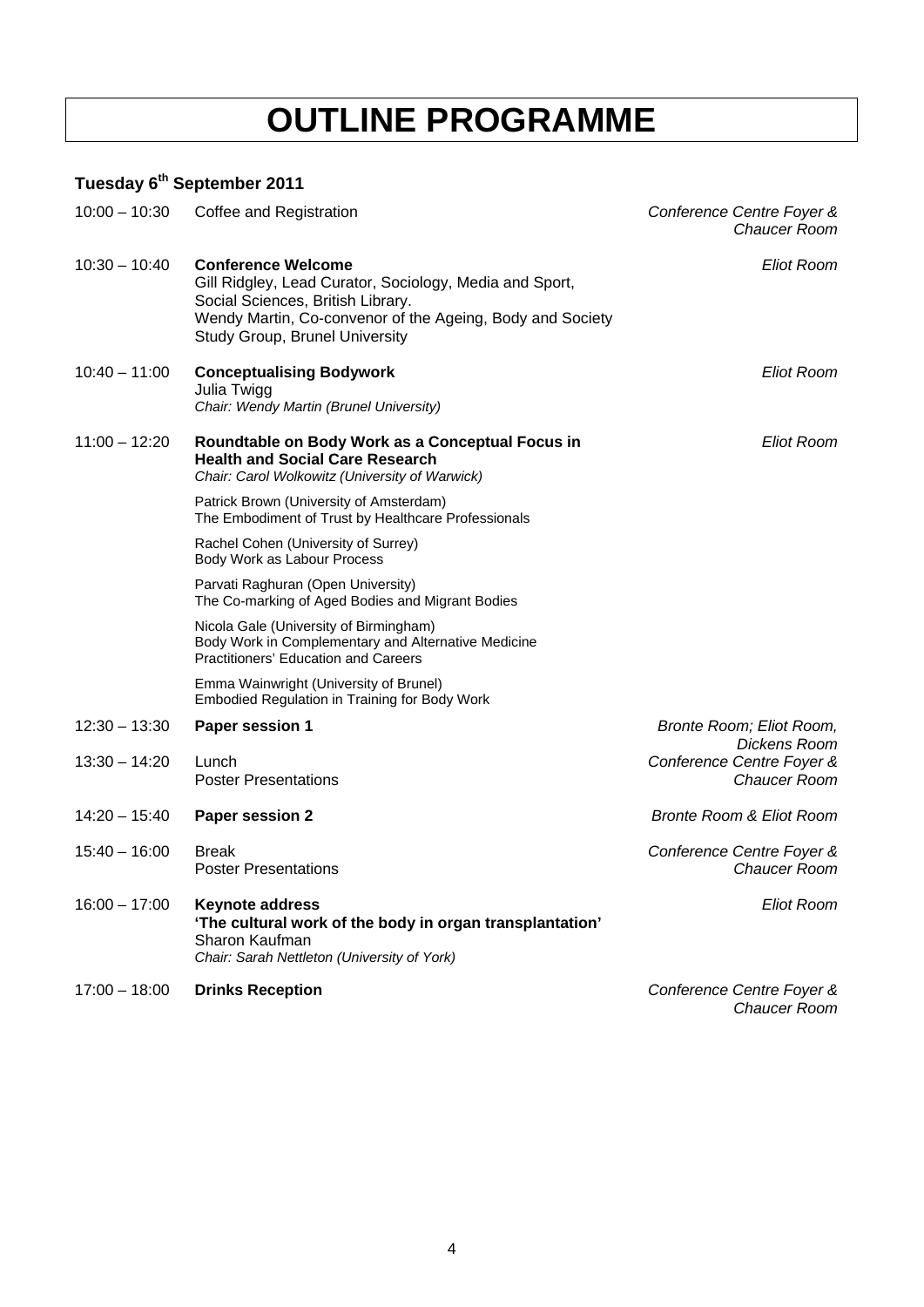## **KEYNOTE ADDRESS**

Tuesday 6<sup>th</sup> September 2011 at 16:00 in the Eliot Room *Chair: Sarah Nettleton* 

## **Professor Sharon Kaufman**  *'The cultural work of the body in organ transplantation'*

How does fairness come to be re-conceptualized in an aging society? Using the scarce resource of human organs as my example, this lecture explores what uses of the body and negotiations about the body can tell us about the growing tension between public health and public good on the one hand, and individual needs and rights on the other hand. To open up discussion and analysis of 'body work,' I ask, what is the cultural work that bodies do in post-industrial societies, in which aging populations create new needs and new demands on families, medicine and the state? The success of organ transplantation at older ages supports and feeds the ideas of limitless medical progress, evermalleable bodies and open-ended life extension. Those ideas have become part of the fabric of social life in the US and elsewhere, with ramifications for the nature of altruism, care and social responsibility.

**Sharon R. Kaufman** is Professor of Medical Anthropology in the Dept. of Anthropology, History and Social Medicine at the University of California, San Francisco. She has conducted research on identity and subjectivity, the changing culture of American medicine, the anthropology of 'life itself,' technologies of dying and life extension, the history and practice of informed consent, and risk assessment in relation to public anxieties about vaccine safety. She is currently investigating the ways in which longevity and longevity making are constituted by political, economic and bureaucratic forms and how the ethics that flow from institutional structures impact subjectivity, health policy in the U.S. and the uses of medical technologies around the world. She also conducts research on the ways in which risk assessment, trust in science and notions of expertise are changing in the contexts of controversies in bioscience and developments in evidence based medicine. In recent studies, she has been focusing on the ways in which 'ethics' comes to rest in health policies, medical institutions and health care finance mechanisms.

### Recent publications include:

"Medicare, Ethics and Reflexive Longevity: Governing time and treatment in an aging society," Medical Anthropology Quarterly 25:209-231, 2011;

"Making longevity in an aging society: Linking Medicare policy and the new ethical field," Perspectives in Biology and Medicine 53:407-424, 2010; and

"Regarding the rise in autism: Vaccine safety doubt, conditions of inquiry and the shape of freedom," Ethos 38:8-32, 2010.

Her most recent book is ...And a Time to Die: How American Hospitals Shape the End of Life (Scribner 2005; U. Chicago Press 2006).

She teaches graduate students at UC San Francisco and UC Berkeley in the fields of anthropology, sociology, gerontology, public health and social welfare. She teaches in the School of Nursing and School of Medicine at UCSF. She mentors students, post-doctoral fellows and junior faculty from a range of disciplines.

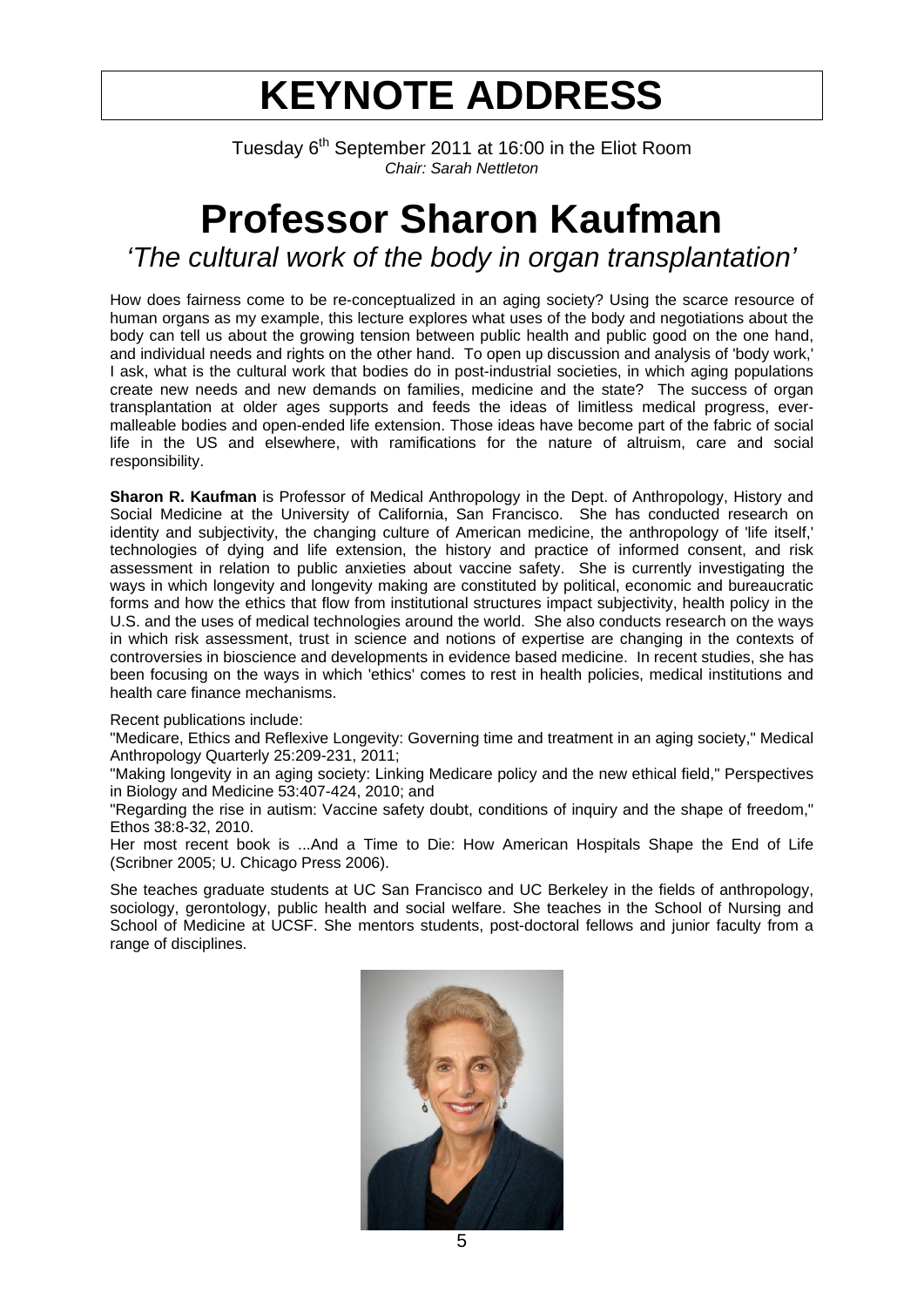## **Conceptualising Bodywork**

Tuesday 6<sup>th</sup> September 2011 at 10:40 in the Eliot Room

*Chair: Wendy Martin* 

Professor Julia Twigg, University of Kent

Body work - understood here as paid labour on the bodies of other - is a central activity in the practice of many workers in the field of health and social care. This presentation, which draws on the joint introduction to the monograph, outlines the concept of body work, arguing for its significance in understanding the activities of health and social care workers. Providing an overview of existing research, it suggests some of the ways in which body work can inform the sociology of health and illness: for example, through a micro-social focus on the inter-corporeal aspects of work in health and social care; or through elucidating our understanding of the times and spaces of work; or through highlighting the relationship between mundane body work and the increasingly global movements of bodies, workers and those worked-upon.

## **Roundtable on Body Work as a Conceptual Focus in Health and Social Care Research**

Tuesday 6<sup>th</sup> September 2011 at 11:00 in the Eliot Room Chair: **Carol Wolkowitz** (University of Warwick)

The presenters, all contributors to the *Body Work in Health and Social Care* volume, will focus on their particular understanding of the concept of body work, how it has informed their current research, and how they might deploy it in future research. The presentations will be followed by a discussion between the presenters and between the presenters and the audience with a view to identifying the potential scope for further developments in the use of the concept and for enhancing its impact.

**Patrick Brown** (University of Amsterdam) The Embodiment of Trust by Healthcare Professionals

**Rachel Cohen** (University of Surrey) Body Work as Labour Process

**Parvati Raghuran** (Open University) The Co-marking of Aged Bodies and Migrant Bodies

**Nicola Gale** (University of Birmingham) Body Work in Complementary and Alternative Medicine Practitioners' Education and Careers

**Emma Wainwright** (University of Brunel) Embodied Regulation in Training for Body Work

Following this event, Hannah Bradby will speak about the SHI monograph series as a whole, to encourage colleagues to propose monographs on their own research interests, referring to the bodywork monograph as an excellent exemplar.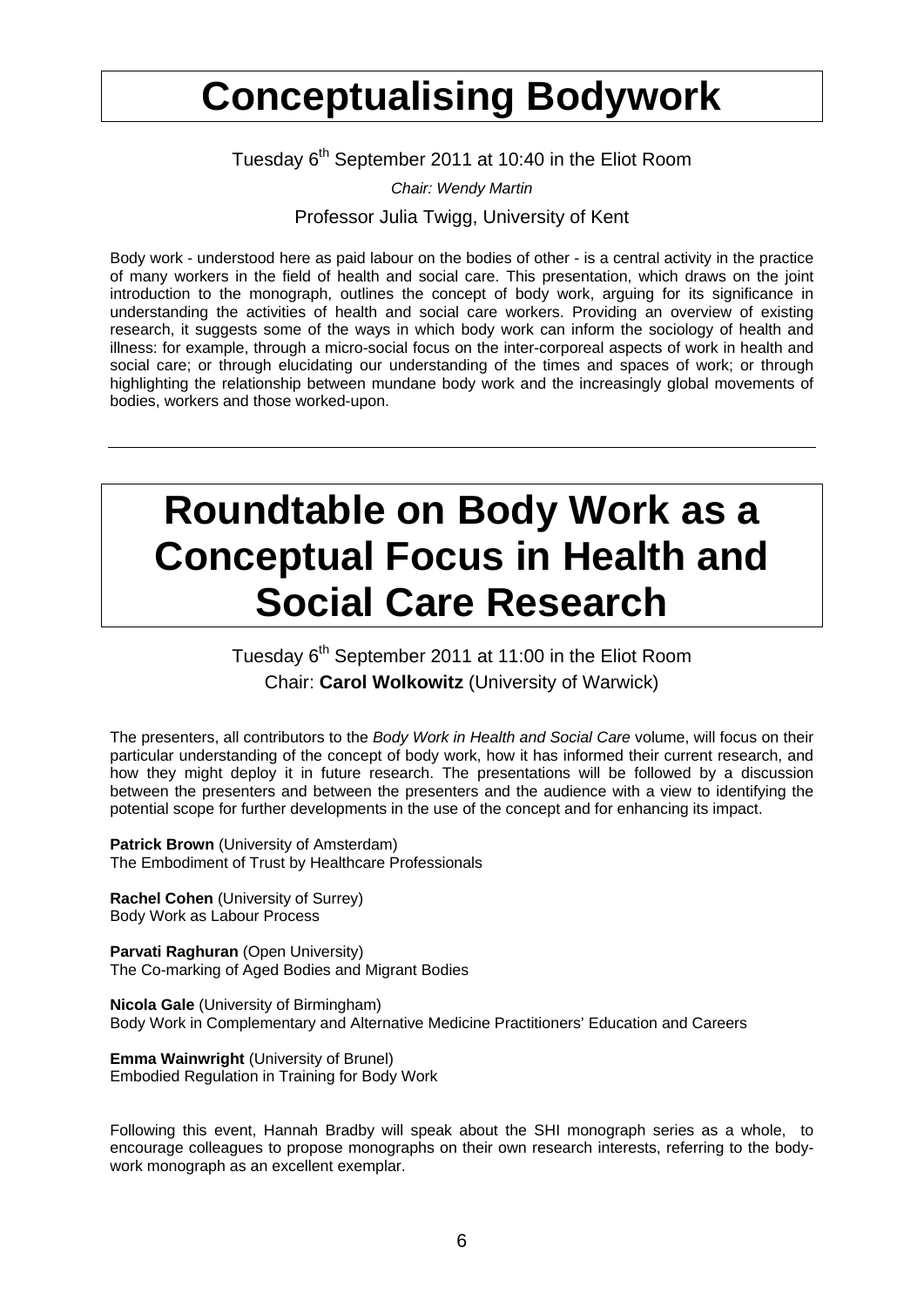## **PROGRAMME GRID – PAPER SESSIONS**

### **TUESDAY 6TH SEPTEMBER 2011**

#### **PAPER SESSION 1: 12:30 – 13:30**

|                             | <b>BRONTE ROOM</b>                                                          | <b>ELIOT ROOM</b>                                                                       | <b>DICKENS ROOM</b>                            |
|-----------------------------|-----------------------------------------------------------------------------|-----------------------------------------------------------------------------------------|------------------------------------------------|
|                             | Chair: Wendy Martin                                                         | Chair: Julia Twigg                                                                      | <b>Chair: Sarah Nettleton</b>                  |
|                             | $ 12:30 - 12:50 $ Carr, V., Paul, J.                                        | Tarr, J., Thomas, H.                                                                    | Jespersen, A., Eriksen, H.H., Bønnelycke, J.   |
|                             | Designing for those who care: supportive<br>workplaces for healthcare staff | Not (Just) What it Looks Like: Body Work,<br>Ageing and Awareness in Contemporary Dance | Bodywork and carework in the laboratory        |
| $12:50 - 13:10$ Greener, J. |                                                                             | Rees, M.                                                                                | Mahon-Daly, P.                                 |
|                             | Organisational Incontinence                                                 | Power Relations Inside the Tattoo Studio                                                | Donor bodies: emotional labour of giving blood |
|                             | $ 13:10 - 13:30 $ Robbins, I.J., Gladman, J., Gordon, A.                    | Campbell, S., Ward, R.                                                                  | Tomomatsu. I.                                  |
|                             | Uncomfortable bedfellows: Discourses of care                                | The Hair and Care Project                                                               | Heart transplantation in Japan: a qualitative  |
|                             | and business in the delivery of health care in                              |                                                                                         | study exploring the views and attitudes of     |
|                             | UK care homes                                                               |                                                                                         | surgeons and experiences of heart transplant   |
|                             |                                                                             |                                                                                         | patients                                       |

#### **PAPER SESSION 2: 14:20 – 15:40**

|                            | <b>BRONTE ROOM</b>                                               | <b>ELIOT ROOM</b>                                |
|----------------------------|------------------------------------------------------------------|--------------------------------------------------|
|                            | <b>Chair: Sarah Nettleton</b>                                    | Chair: Rachel Cohen                              |
| 14:20 - 14:40 Kyriacou, O. |                                                                  | Purcell, C.A.                                    |
|                            | Utilising action research in the establishment of                | Narrating the ineffable in body work: a          |
|                            | a healthcare protocol: some reflections on a<br>personal journey | sociological phenomenology                       |
|                            | $14:40 - 15:00$ Wibberley, G.                                    | Segar, J.                                        |
|                            | Getting the bodies of the workers to the bodies                  | Involving the body: the significance of bodily   |
|                            | of the clients – the role of the rota in domiciliary             | sensation in the claims for the efficacy of      |
|                            | care                                                             | complementary and alternative medicine (CAM)     |
|                            | $15:00 - 15:20$ Wolkowitz, C.                                    | Buse, C.                                         |
|                            | Flesh and Stone Revisited: The Body Work                         | Whose body cares? Holistic health checks for     |
|                            | Landscape of South Florida                                       | unpaid carers and negotiations around            |
|                            |                                                                  | boundaries of body work, health and care         |
|                            | $15:20 - 15:40$ Rodeschini, G.                                   | Black, R.                                        |
|                            | Body work and aging: the process of nutrition                    | Living with dying children: parental emotion and |
|                            | moving from care to cure                                         | lits management                                  |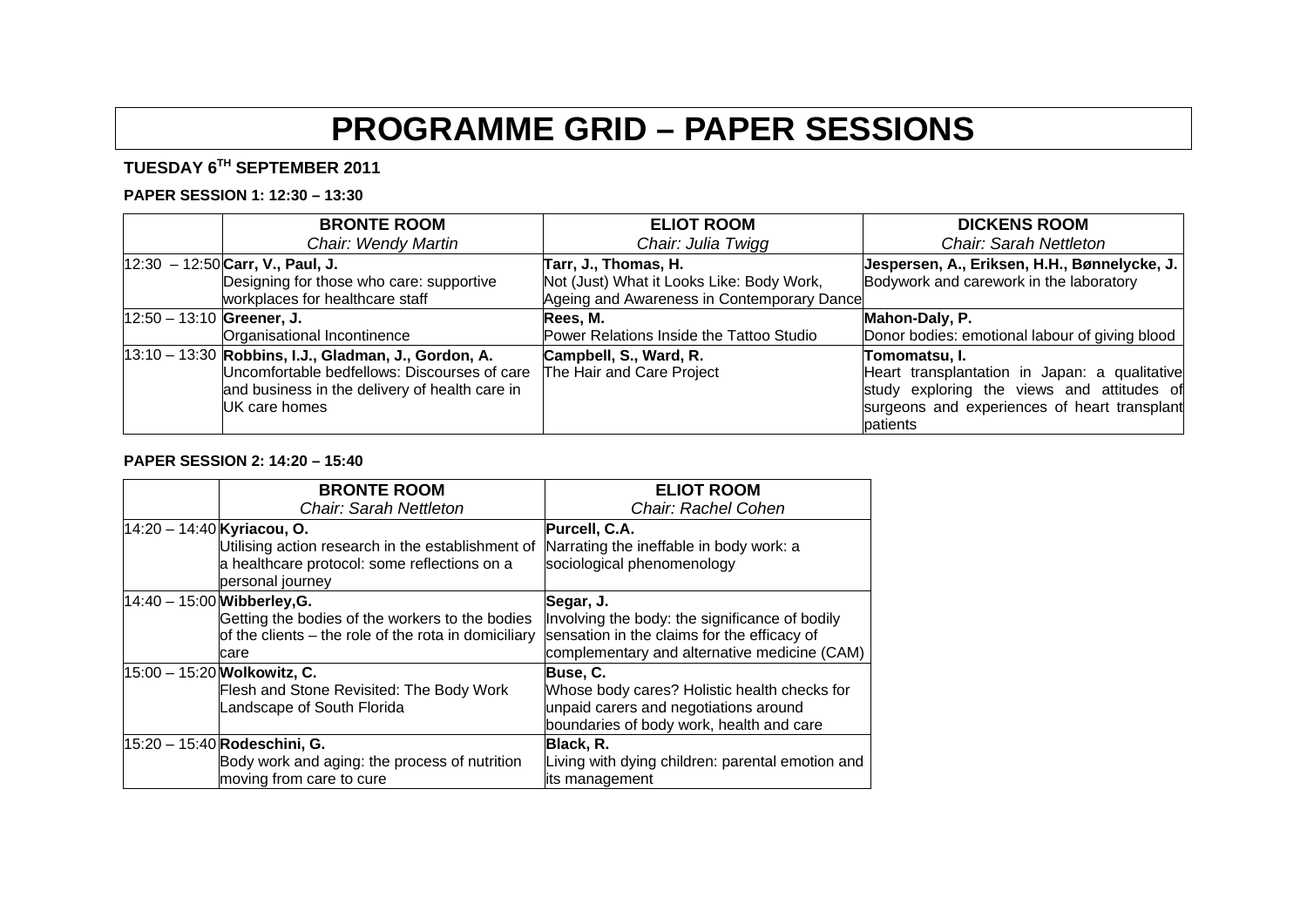### **PAPER SESSION 1A: 12:30 – 13:30**

**Chair:** Wendy Martin **Bronte Room** 

*Carr, V., Paul, J. Lancaster University* 

#### **Designing for those who care: supportive workplaces for healthcare staff**

It is recognised that the psychosocial work environment of healthcare staff is particularly burdensome in terms of the emotional demands of being the empathic carer. The caring professions have been identified as being particularly susceptible to 'burnout' (Maslach 1996). With an increasing number of ageing healthcare staff working 12 hour shifts, the pressure of sustaining the persona of the 'care professional' over a prolonged period with no opportunity to relax or remove the 'mask' can lead to higher levels of stress and exhaustion.

A survey of 258 midwifery staff in nine hospitals/birth centres throughout England focused specifically on how elements of the built and interior environment might contribute to a supportive workplace. Although not considered a key element in the pilot questionnaire, the importance of staff rest areas was emphasised consistently by staff in all of the sites. In many buildings staff rest areas had been relegated to back office space, often with no windows or access to outside. Alternatively staff were expected to use the public canteens where their break times were often interrupted by relatives of patients.

Theories from environmental psychology and organisational stress provide frameworks for understanding the importance of access to a restorative environment in which to relax and share supportive communication with colleagues. Social support is recognised as one of the key mediators of workplace stress (Johnson and Hall 1988) while the concepts of privacy (Altman 1975) and restorative environments (Kaplan 1995) explored in environmental psychology detail the constituent elements of a supportive workplace.

*Greener, J. University of Nottingham* 

### **Organisational Incontinence**

Faecal and urinary incontinence is associated with biological and psychological decline, and in popular culture and medical thinking is often painted as an inevitable part of growing older. This paper develops the idea of 'organisational incontinence' suggesting that the failure to achieve continence can be located within the labour process rather than bodily or cognitive dysfunction. Based on findings from an eight month ethnography of care assistant work in an elderly residential care home, this paper argues that many instances of incontinence could have been prevented through transforming the organisational environment. A detailed ethnographic account of the daily routine and the organisation of the labour process are discussed in relation to incontinence. The work set out for the care assistants was unachievable and the management of incontinence with pads was a major labour saving device used by workers to retain control over their work. The paper finishes by suggesting that incontinence should be conceptualised structurally with reference to welfare cost-cutting, ageism and, in the case of this study, profit motives. The concept of organisational incontinence offers an opportunity to resist overly biological accounts of incontinence which view it as an inevitable part of growing older.

*Robbins, I.J., Gladman, J., Gordon, A. The University of Nottingham* 

#### **Uncomfortable bedfellows: Discourses of care and business in the delivery of health care in UK care homes**

Increasing age accompanied by chronic disease, increasingly high levels of cognitive impairment, incontinence and immobility can result in some people experiencing profound disability and dependency. Following ongoing reform and change, the NHS no longer provides care for these people. Instead the majority of this care is now undertaken by a mixed economy of providers but primarily delivered by a privatised care home industry. In spite of this NHS primary care is still responsible for providing health care to care home residents. However, inappropriate hospital admissions indicate that the delivery of health care in homes is not effective. It has been argued that care home residents are medically dispossessed despite their health care needs.

This paper explores the delivery of health care in care homes. Specifically it examines the discourses employed by care home staff and health professionals as they describe their health care practices. This analysis is based on thirty-two interviews with care home staff and health professionals and fieldwork. An ageing population living with complex chronic debilitating disease poses important questions for how society cares for some of its most vulnerable people. The social construction of care is born out of essentialist ideas around compassion, altruism, advocacy and mothering. In contrast the ideology of business confers ideas around budgets, profit and turnover. These two ideologies sit uncomfortably with each other as both care home staff and NHS health professionals encounter moral ambiguity as concerns for care and business influence their delivery of health care.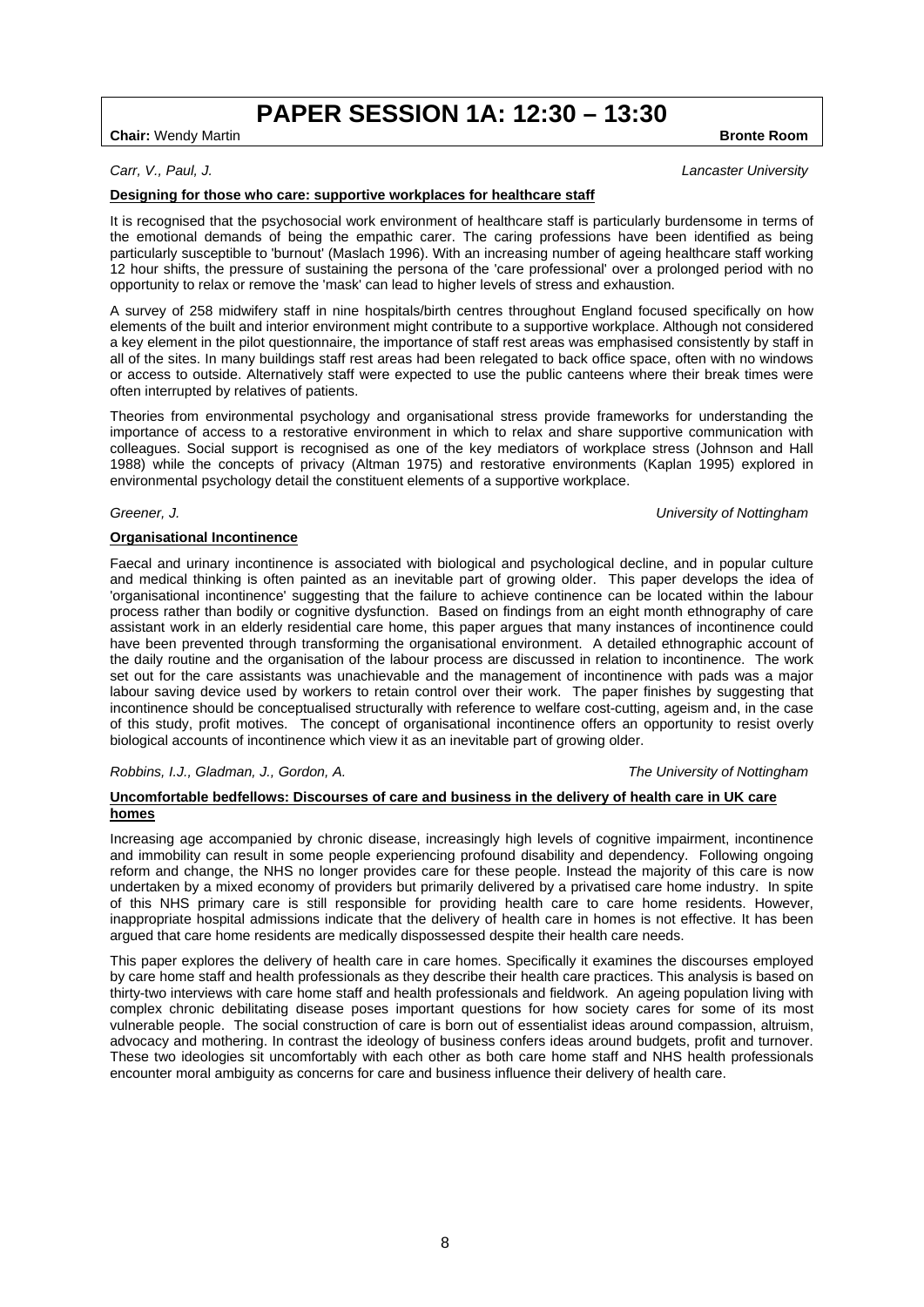### **PAPER SESSION 1B: 12:30 – 13:30**

**Chair:** Julia Twigg **Eliot Room** 

*Tarr, J., Thomas, H. London School of Economics and Political Science* 

### **Not (Just) What it Looks Like: Body Work, Ageing and Awareness in Contemporary Dance**

Body work, in the form of massage and physiotherapy as well as somatic techniques such as Pilates and Alexander Technique, entered into dance training from the 1970s onward as part of the development of dance medicine and science (Washington, 1984) and democratisation of dancing bodies brought about by the post modern dance movement (Banes, 1987). Today, most dancers do body work as part of their training and some go on to work in this field when they retire from dance careers. While dance traditionally focuses on the aesthetic elements of performing movement, body work methods such as Alexander Technique and Pilates emphasise the minute internal processes of how a movement is accomplished.

Using data from an AHRC-funded study on how professional dancers distinguish between pain and injury which included 205 semi-structured interviews with dancers, dance students and related professionals including body workers, we explore how body work is used and sometimes resisted in a dance context. Body work in dance has been part of a wider attempt to promote dancers' health through greater personal responsibility and self care, something about which older dancers in particular may be sceptical. However, some ageing dancers have also embraced these techniques as a way to extend their careers or as alternative careers in themselves. Our paper will examine the role of age and injury experience in dancers' acceptance of body work, and the complex ways in which techniques aimed at increasing bodily self-awareness interact with a profession concerned primarily with aesthetic qualities.

*Rees, M. University of Kent* 

#### **Power Relations Inside the Tattoo Studio**

Utilising the definition of body work as work that focuses directly on the bodies of others (Twigg et al 2011) this paper explores power dynamics inside the tattoo studio. Acquiring a tattoo is a painful process that involves bleeding and an often semi naked client who may have to sit/stand completely still in unnatural and uncomfortable positions. As a result the tattoo client is vulnerable with the tattoo artist occupying a position of power as a result of their bodily position in the interactional order (Wolkowitz 2006); 'once it's started you've got to finish' (Jane\*, personal interview). Furthermore, as the bearers of specialist knowledge, applying tattoos in a pseudo-medical environment (at least when applied professionally), tattoo artists act as gatekeepers for those who wish to acquire tattoos. Whilst most tattoo artists claim to prioritise their client's wishes, if only due to financial need, the nature of the practice as one that involves nudity, pain, and temporary immobility means that the potential for the tattoo artist to exercise power is always present (Twigg et al 2011). This paper draws on ethnographic research and personal experience to elucidate the power relations within a tattoo studio and explore how these relations operate from the point of view of both the tattoo artist and client.

\*this is a pseudo-name

#### **The Hair and Care Project**

This paper reflects on the early stages of a study exploring the role of hairdressing, hair care and personal grooming in health and social care settings for people with dementia. Integral to body work in dementia care is the support given to service users concerning their appearance, presentation and grooming. Traditionally seen as outside of or peripheral to nursing practice much of this work is carried out by care workers, nursing assistants and peripatetic workers. This includes mobile hairdressers who commonly travel between care settings or homes providing a regular service to individuals who are unable to access salons on their local high street.

In this paper we outline the rationale for the study and the methods being used. The early days of the project have involved a series of challenges associated with 'selling' the project to care providers and navigating our way through a complex and time-consuming system for ethical governance. We outline some of the tensions between the nature of qualitative ethnographic methods and the provisions and expectations of the bodies set up to ensure ethical compliance in health and social care research. We will reflect on the responses of different gate keepers and care providers to the idea of studying hairdressing, and consider what these tell us about the ambivalent status that care-based hairdressing currently enjoys and the increasingly uncertain future for hairdressers who work in the care system. Finally we will offer some initial reflections of the research from the diverse settings involved in the study.

*Campbell, S., Ward, R. University of Manchester*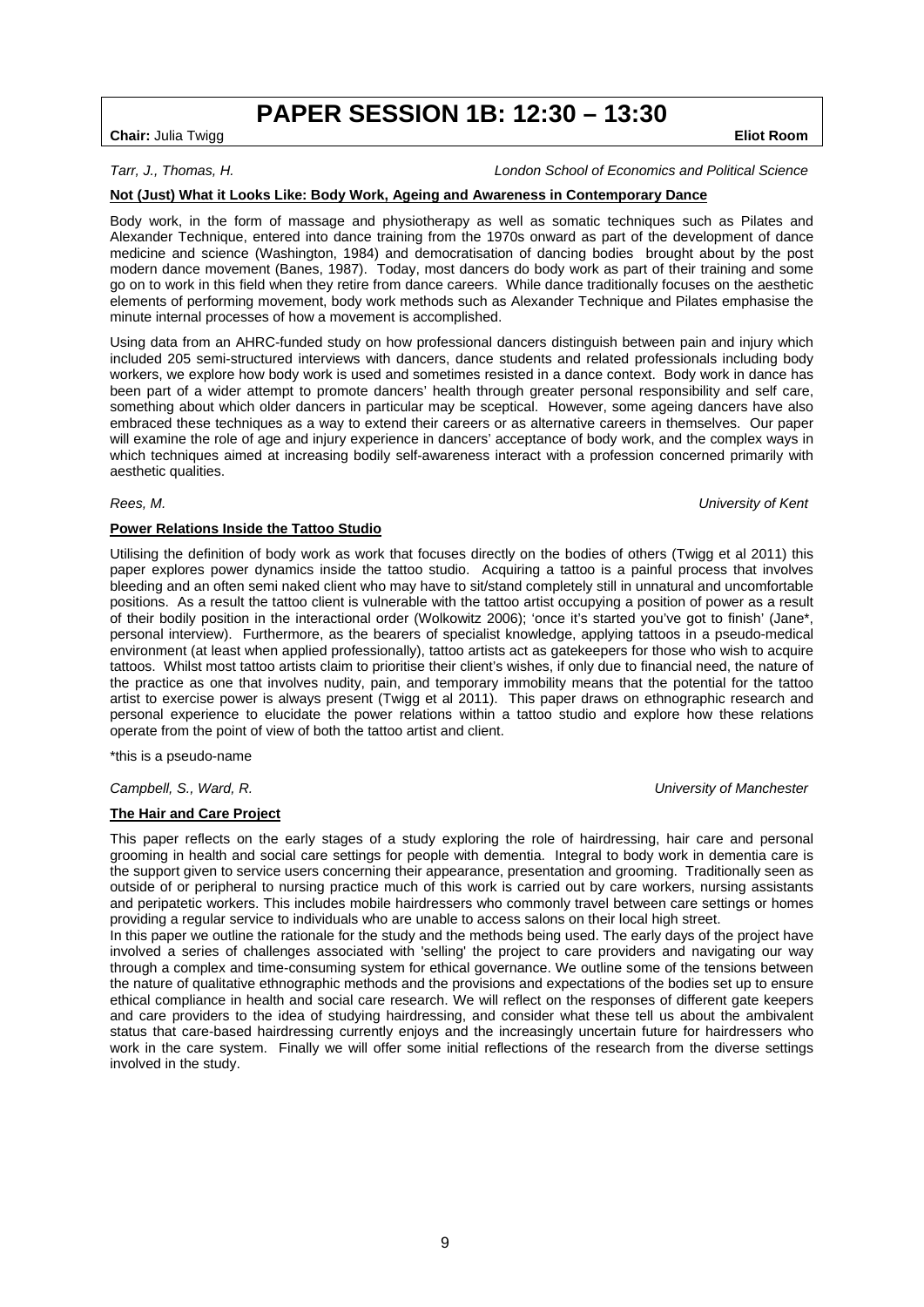### **PAPER SESSION 1C: 12:30 – 13:30**

**Chair:** Sarah Nettleton **Dickens Room <b>Dickens** Room **Dickens** Room **Dickens** Room **Dickens** Room **Dickens** Room **Dickens** Room **Dickens** Room **Dickens** Room **Dickens** Room **Dickens** Room **Dickens** Room **Dickens** Room **Di** 

*Jespersen, A., Eriksen, H.H., Bønnelycke, J.* Dept. of Ethnology & Centre for Healthy Aging **Dept.** 

#### **Bodywork and carework in the laboratory**

The point of departure for our work is a study of a clinical trial investigating the metabolic effects of exercise on overweight research subjects. We analyze the bodywork – the scientific and technical work on the bodies of research subjects – and how this work enters into the scientific trails of activities in the laboratory.

Although clinical trials are seen as the golden standard for scientific facts, we argue that practices of carework, also need to be recognized as a prerequisite of the scientific work. Carework must be seen as part of the heterogeneous engineering in the laboratory and takes place through the many ways of organizing collectives (Moreira 2010).

In our presentation we employ the notions of ontological choreography (Thompson 2005) and attachment/detachment (Moreira 2004) to conceptualize the entanglement of carework and bodywork, and to convey the tensions between the messy realities of the heterogeneous laboratory work, and the purifications and abstractions inherent in the production of scientific standards.

The entanglement of bodywork and carework has lasting effects, not only on the scientific results of the trial, but also on the everyday life and conceptions of the research subjects. Thus, the research subjects receive many different kinds of care as part of the research work (Timmermans & McKay 2009). It is from these experiences of tinkering (Mol 2010; Moreira 2010) that we aim to extract lessons to contribute to future health promotion.

#### *Mahon-Daly, P. Bucks New Uni*

#### **Donor bodies: Emotional labour of giving blood**

The paper will present the notion that blood donation is a form of bodywork,which embodied feelings both of traditional altruism ,but more importantly blood donation, it is argued is symbolic of body work in relation health, as donors describe how they feel the burden of being 'able' and special ,and further that they need to practice healthy lifestyles to ensure healthy blood.

 A further aspect of body work in blood donation is that blood donation is argued to be a form of embodied citizenship.

The paper presents a chapter from a recently completed qualitative research project set in the NHSBT blood donor sessions which related the narrative of the emotional labour of giving to concepts such as embodiment, healthiness and ableness. Donors were asked about what is means to be a blood donor and the ensuing narrative exposes the bodily experiences which related to the actual physical process of giving blood, but further how the public action of giving blood communicates issues of safe people, healthy donors, and it also related the process to the modern day donor society.

*Tomomatsu, I. Barts and The London, Queen Mary, School of Medicine and Dentistry, University of London* 

#### **Heart transplantation in Japan: a qualitative study exploring the views and attitudes of surgeons and experiences of heart transplant patients**

This study aims to explore Japanese heart transplant surgeons' perspectives regarding heart transplantation and the impact such views have on the experiences of heart transplant recipients. This is a qualitative study based on semi-structured interviews with 4 heart transplant surgeons and 19 heart transplant recipients. The study focuses on how transplant surgeons develop their professional attitude as a transplant surgeon, negotiating the Japanese cultural factors relating to the status of the body that have impeded transplant surgery in Japan. The exploration is done by focusing on surgeons' views of the heart organ and their interpretation of death, in particular the issues surrounding brain death. The way in which the surgeons' views and attitudes impact on the doctor-patient relationship is examined. This study argues that heart transplant surgeons, in line with dominant cultural norms, are not necessarily supportive of heart transplantation from the beginning. Rather, they establish their attitude towards heart transplantation through their experiences in the medical field both in Japan and outside Japan. This is described as a process of developing professionalization. Heart transplant recipients are described being reticent about discussing their views with their surgeons, not talking openly to the surgeons about their experiences and concerns in relation to a heart transplant. This hesitation among the recipients means that they do not share such issues with the surgeons. Japanese culture involves subtle but powerful boundaries around the body which distances surgeons from transplant recipients.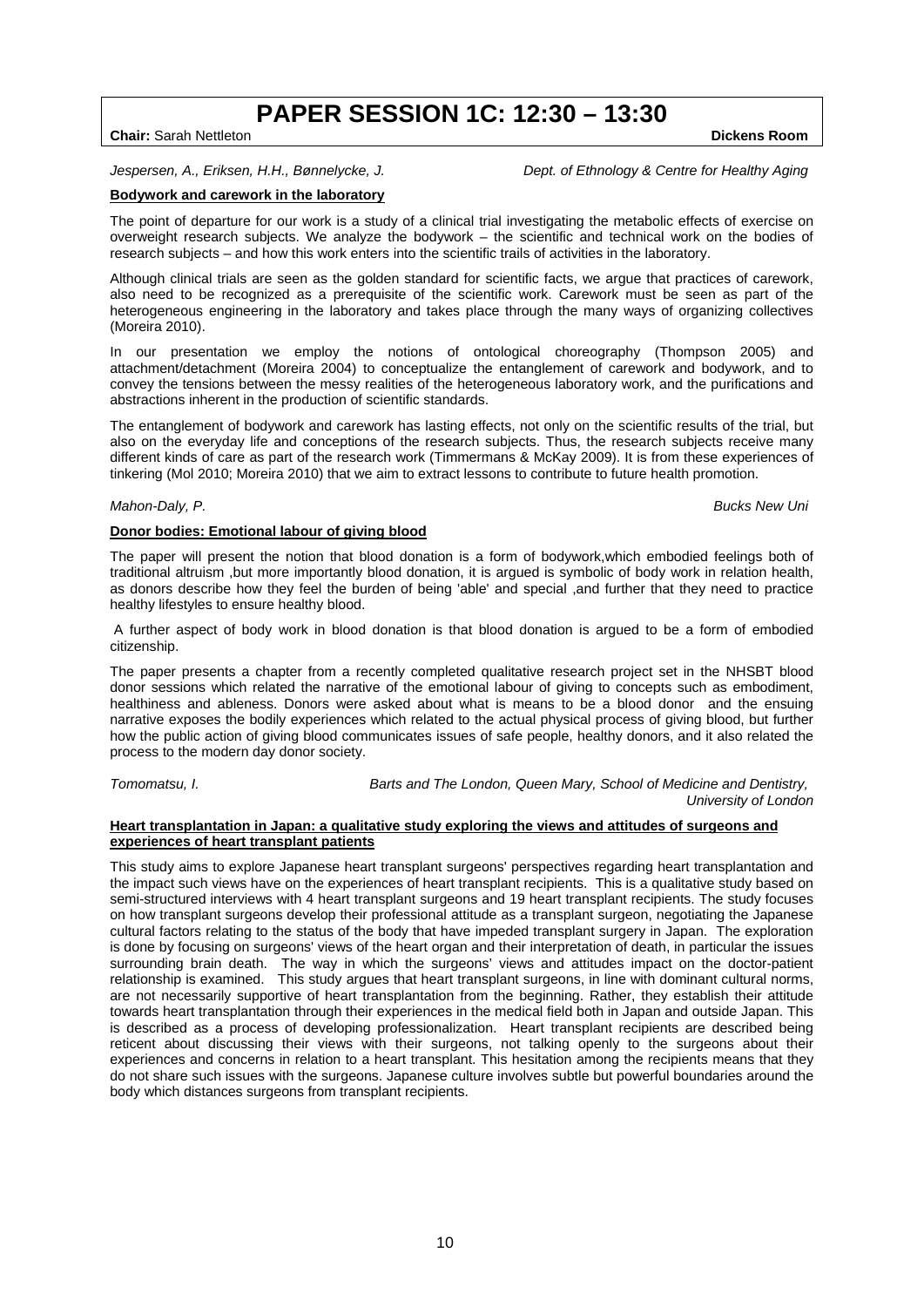### 11

### **PAPER SESSION 2A: 14:20 – 15:40**

**Chair:** Sarah Nettleton **Bronte Room <b>Bronte Room Bronte Room Bronte Room Bronte Room** 

#### **Utilising action research in the establishment of a healthcare Protocol: Some reflections on a personal journey**

This study utilises action research as a methodological approach in the establishment of a healthcare protocol. It is argued that action research has enormous potentialities in its application to the field of health and social sciences. In particular, it can bring about change to practices through positive intervention. Through the utilisation of discourse analysis, this paper explores the personal challenges and obstacles that were encountered in the pursuit of establishing a formal protocol for assessing elderly patients requiring static pressure relief. The assessment process for patients was previously marked by delays, inconsistencies and confusion. The study explores how answers were sought to seemingly awkward questions in order to seek clarity in a system which had no written formal guidelines for patient assessment. The outcome of this research has led to the design and implementation of a protocol for health care professionals in assessing and providing static seating pressure relief across one major London Primary Care Trust:

'I am extremely sorry about the delay your late father experienced and the distress and inconvenience this situation has caused you and your family. I hope you feel that this protocol represents a positive outcome in your efforts to ensure the ongoing memory of your father and that other patients do not have the same experience' (Head of London PCT, 21st August 2008).

#### *Wibberley, G. UCLAN*

**Getting the bodies of the workers to the bodies of the clients – the role of the rota in domiciliary care** 

Within domiciliary care the clients are located throughout the community in their own homes, and the domiciliary carers must therefore travel between them to provide care. The 'rota' is a document created by the domiciliary care managers, which determines the place, duration and timing of each of these care visits, and is therefore a key organising mechanism. However, far from being merely an administrative tool, the rota is a key site and source of pressure and problems for domiciliaries and this paper will explore these under-recognised issues.

Based on empirical research I will highlight the inherent tensions between stakeholders in creating and managing rotas; the insufficient amount of time allocated for care; the declassification of activities from the labour process to decrease the cost of domiciliary care; the discrepancies between the time scheduled and the amount of time domiciliaries actually spend working; the ability of rotas to create immense time pressures in which the work must be completed, and domiciliaries' attempts to resist these time pressures and the rota.

The rota is a vitally important topic, due to its ability to shape the time and funding available for care, and domiciliaries' pay and working conditions. Yet there is a lack of literature on rotas, and in policy there appears to be a move to increase the 'efficiency' of rotas, both of which this paper seeks to challenge.

#### *Wolkowitz, C. University of Warwick*

#### **Flesh and Stone Revisited: The Body Work Landscape of South Florida**

This paper seeks to contribute to the political economy of body work provision in health and social care and its transformation over time. While to date those of us researching and theorizing body work have mainly focused on the micropolitics of the face-to-face, body-to-body encounter, the paper argues that we also need to consider the wider forces that encourage growth in body work investment and employment. So far data on the relevance of the financial, regulatory and human resources contexts in which body work takes place have been explored mainly through case studies of particular institutions and organisations, for instance those responsible for social care (e.g. Foner 1994, Diamond, 1992, Lopez 2006).

This paper takes a still wider purview. Firstly, it uses visual methods to provide a picture—quite literally—of the development of what I term 'the body work economy' of South Florida. Long established as a key retirement destination (Katz 2005), the built environment of South Florida, the paper argues, is so marked by the rapid proliferation of body work enterprises that it provides a new instance of the extent to which, as Sennett (1994) argued in Flesh and Stone, urban topographies are shaped by changing notions of the body. Secondly, the paper uses interview data to explore local stakeholders' promotion of health and social care as an economic driver of the regional economy. Here the role of body work provision in economic life is to the fore. The possible implications of this environment for the expectations and experiences of workers and patients are then discussed.

#### **Body work and aging: the process of nutrition moving from care to cure**

In recent years, a lot of changes have taken in health care facilities for elderly people. Residents' age and their physical and mental problems have increased, and recipients are more and more dependents. The setting and many working practices have adapted to this new situation, creating new strategies of care and cure, often based on new kind of tools and technologies. In this context, the process of nutrition assumes a relevant role: it

#### *Kyriacou, O. Middlesex University*

#### *Rodeschini, G. University of Trento, Italy*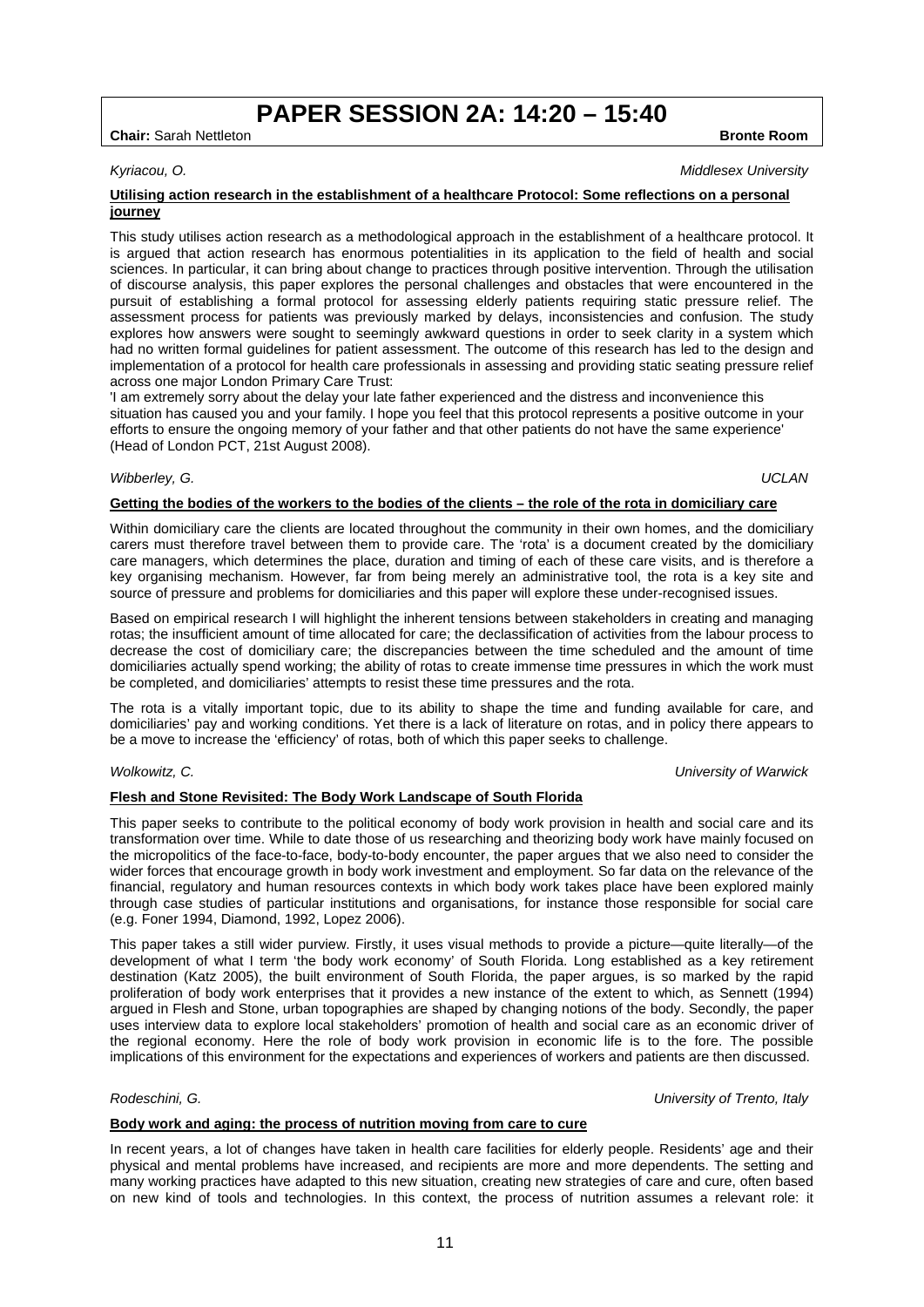represents a crucial moment of interaction between providers and recipients and an important routine in the temporal and spatial organization of the facilities. The common practice of artificial nutrition, in particular, moves the process of nutrition from the field of assistance to the medical one, creating a distance between bodies and modifying the social meaning of a meal.

Drawing on a participant observation of 4 months in two Italian facilities for older people (a public nursing home and a private care home), this article explores the transformation of the recipients' and providers' bodies and their relationship through care and health work. The focus is on working practices to do with eating and drinking acted by all professionals involved in the setting of care (as nurses, care assistants, cooks, volunteers, doctors) on the bodies of recipients. The article argues that the introduction of new strategies of nutrition strongly influences the status of recipients' bodies and the relationship between bodies in care settings.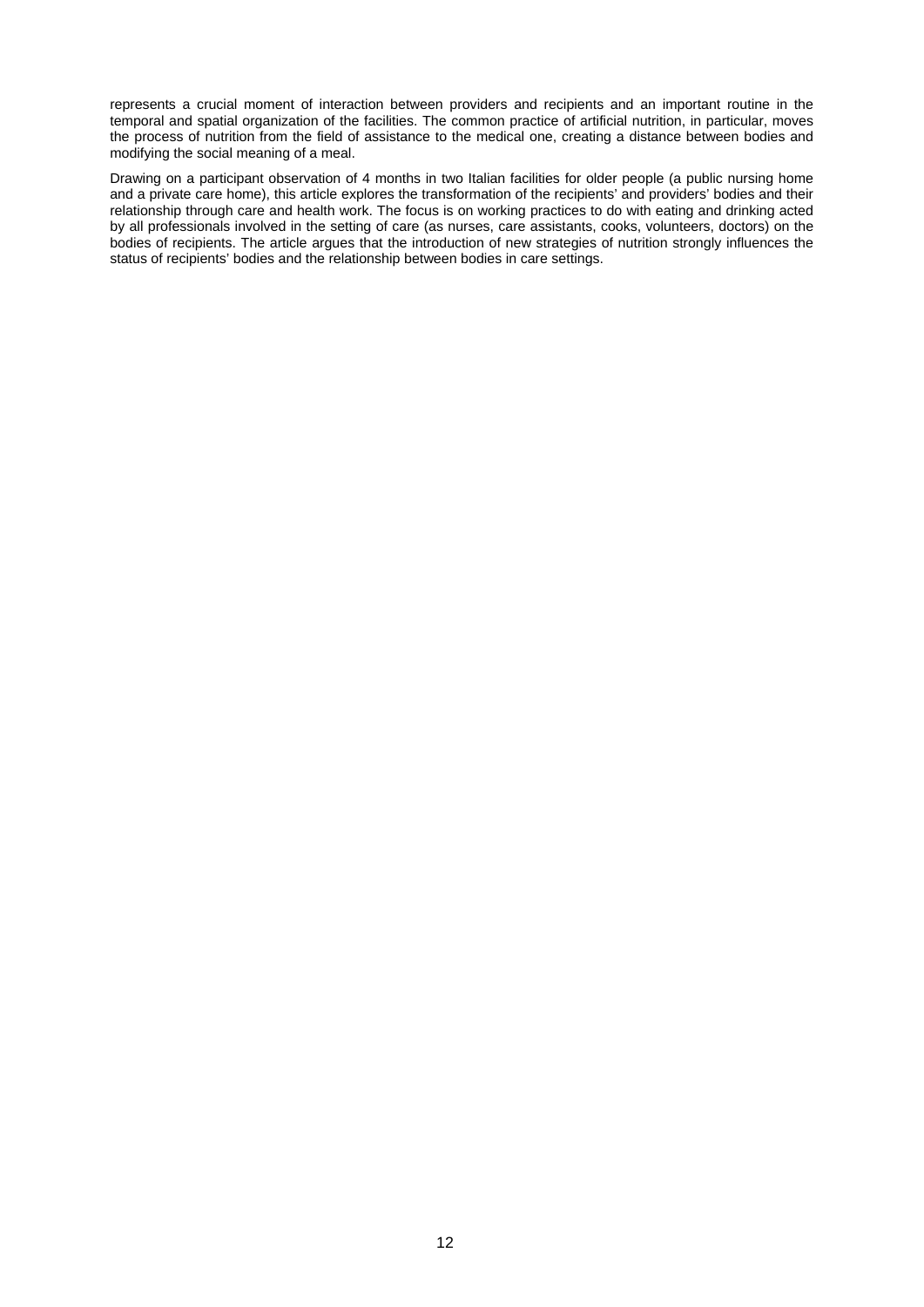### **PAPER SESSION 2B: 14:20 – 15:40**

**Chair:** Rachel Cohen **Dickens Room Dickens Room Dickens Room** 

#### *Purcell, C.A. University of Edinburgh*

#### **Narrating the ineffable in body work: a sociological phenomenology**

This paper addresses a methodological challenge in researching body work with particular reference to Holistic Massage. It challenges the 'ineffability' of touch through analysis of the constitution of a Holistic Massage stock of knowledge.

From a narratively-informed phenomenological perspective, talk is constitutive of the social world. Given its supposed 'untalkability', investigating touch through talk poses a methodological challenge. However, when asked to give an account of what they do, the practitioners I interviewed spoke at length about a range of embodied competencies. These comprise a Holistic Massage stock of knowledge and include: 'tailoring', 'presence', touching physically and emotionally, 'awareness' and the supposedly ineffable 'something more'. What they do also involves working with the 'unbounded', working pragmatically with different strands of knowledge, and working sometimes open-endedly towards a holistically conceived body project.

Using the Foucauldian challenge to the 'repressive hypothesis' as an analogy, these competencies are interpreted as a proliferation of talk about touching. That is to say, while being cast as 'untalkable', touch is in fact spoken of readily and extensively. This stock of Holistic Massage knowledge is interpreted as the (re)emergence of a disqualified or subjugated knowledge, and as a potentially feminised/feminist means of knowing. While it is only beginning to crystallise, and is not formally schematised, it is being mobilised to establish a discursive space for Holistic Massage. The narratively-informed phenomenological methodology used has enabled an analysis with interesting implications not only for Holistic Massage but for other forms of health and social care.

#### *Segar, J. University of Manchester*

#### **Involving the body: the significance of bodily sensation in the claims for the efficacy of complementary and alternative medicine (CAM)**

Critics of CAM often point to the lack of evidence of efficacy of these therapies, emphasising the dearth of evidence gleaned by means of randomised controlled trials. The public, however, continue to use CAM and growth in usage and expenditure continues both in the UK and abroad. CAM patients assert that they use these therapies because they 'work'. In seeking to understand what it means to say that CAM 'works', this paper examines the significance of bodily sensation in establishing belief in CAM efficacy.

This paper is based on qualitative research on three CAM modalities, namely acupuncture, reiki and homeopathy. Interviews were conducted with 37 CAM therapists and 28 patients; therapy sessions were observed; and the researcher experienced all three types of therapy during fieldwork.

Although differing in origin and technique, practitioners of these three therapies describe their work as 'energy medicine' and their healing task as restoring the balance and flow of energy in the body. Observing bodily sensation is an important element of all three. The acupuncturist uses needles to draw or pull energy and elicit the de qi sensation; the reiki therapist often transmits heat and tingling sensations accompanied by sensations of colour to the patient. The homeopathic consultation encourages minute observations of a range of physical, mental and emotional states leading to heightened sensitivity to bodily changes and sensations.

The combination of bodily sensation and physical and emotional intimacy between therapist and patient is powerfully persuasive in convincing CAM patients in the efficacy of these therapies.

#### *Buse, C. University of Leeds*

#### **Whose body cares? Holistic health checks for unpaid carers and negotiations around boundaries of body work, health and care**

This paper examines health and wellbeing checks for unpaid carers as an unconventional example of body work, which raises important issues concerning the boundaries of health and social care, paid/unpaid body work, and mind/body. These issues are examined drawing on data from the national evaluation of the 'National Carers Strategy Demonstrator Sites' project, gathered using mixed methods including case studies, surveys and documentary analysis, funded by the Department of Health at CIRCLE, University of Leeds. These checks normally involve direct work on the body (e.g. blood tests, blood pressure checks) as well as examining social environment, life-style, and mental well-being. Therefore, in contrast to many medicalised forms of body work, health and wellbeing checks promote a more holistic approach which contests divisions between mind/body (Gale 2011). Nursing staff describe this approach, and the extended time they are able to spend with clients, as transgressing professional boundaries. In contrast to traditional hierarchies between practitioners and recipients of body work (Twigg et al 2011), in keeping with wider developments around personalisation and patient involvement, these checks are often client-led, and involve unpaid carers in design and delivery. However, challenge to traditional boundaries is sometimes met with resistance, and hierarchies concerning who is fit to provide this body work, and its relevance to healthcare, are often reinstated. Furthermore, despite benefits of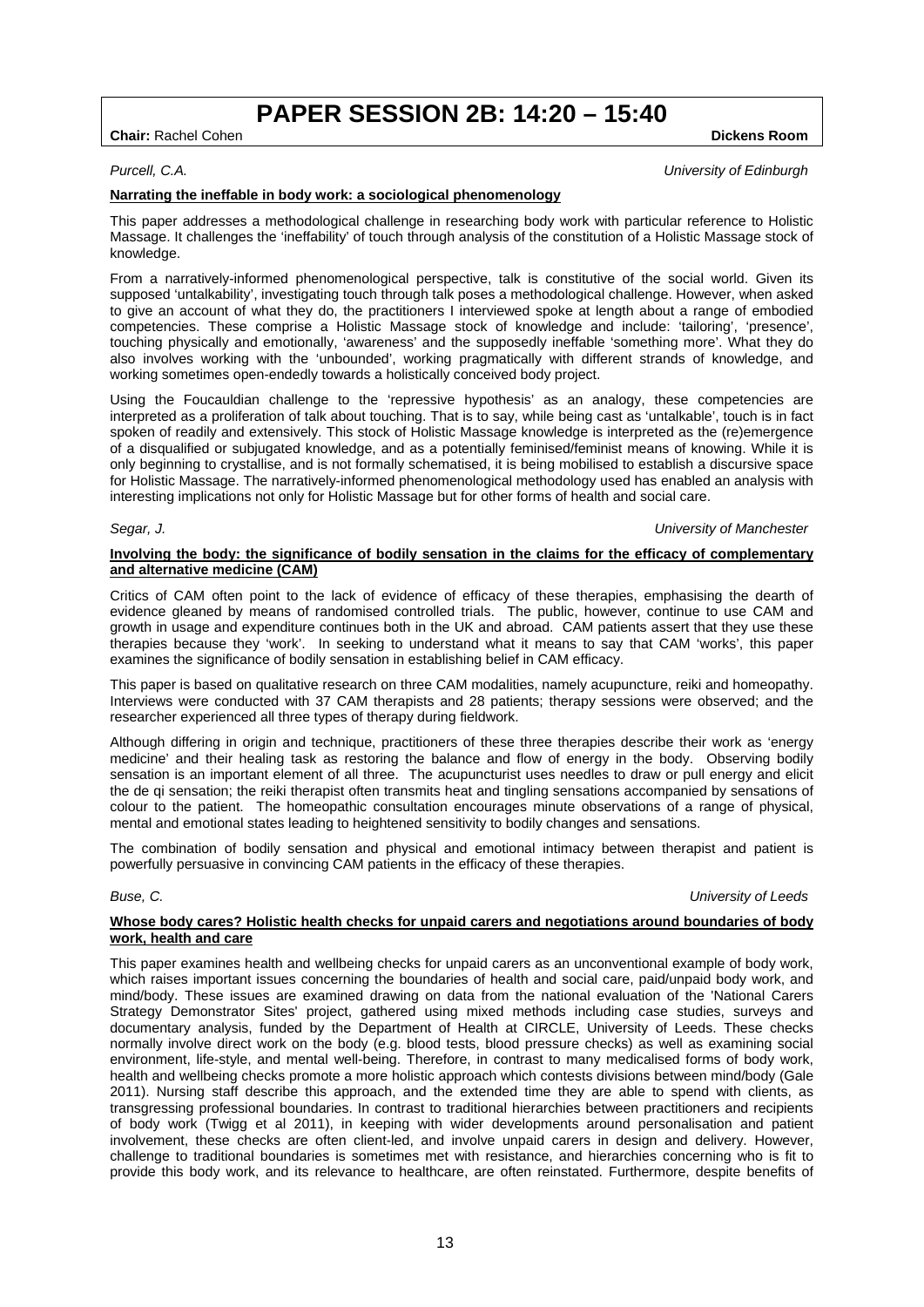checks, unpaid carers (particularly older or BME carers) are sometimes reluctant to participate, due to misplaced fears that monitoring of their bodies might lead to them being declared 'unfit to care'.

*Black, R. University of Kent* 

#### **Living with dying children: parental emotion and its management**

The death of a child in contemporary English society is shocking given its rarity as well as the psychological rather than economic value that children hold for parents. However, the parents of such children may voice a somewhat inauthentic account of their experience which belies its negative aspects.

Parents of dying children voice their experience using verbal and bodily expression. Evidenced by empirical data, this paper presents findings from a recent study of the experience of such parents. Utilising multiple data collection methods, with a focus upon both expressed and described emotion, analysis demonstrates an iterative relationship between emotion management and legitimation of experience. Such parents regulate emotional expression over time according to feeling rules which do not legitimate negative emotion. Their subsequent inauthentic voicing of their experiences jeopardises inter-subjectivity further still and renders their experience, rare as it is, yet more invisible.

Whilst this is significant in everyday life for these parents, it is essential that health and social care professionals have greater understanding of the importance of emotion management and feeling rules in lay-professional interactions. Awareness of body work with respect to how emotion may be expressed or withheld according to situational definitions and social rules is essential for a therapeutic relationship. In contrast, ignorance of these issues may lead to furtherance of suffering for parents whose children are dying.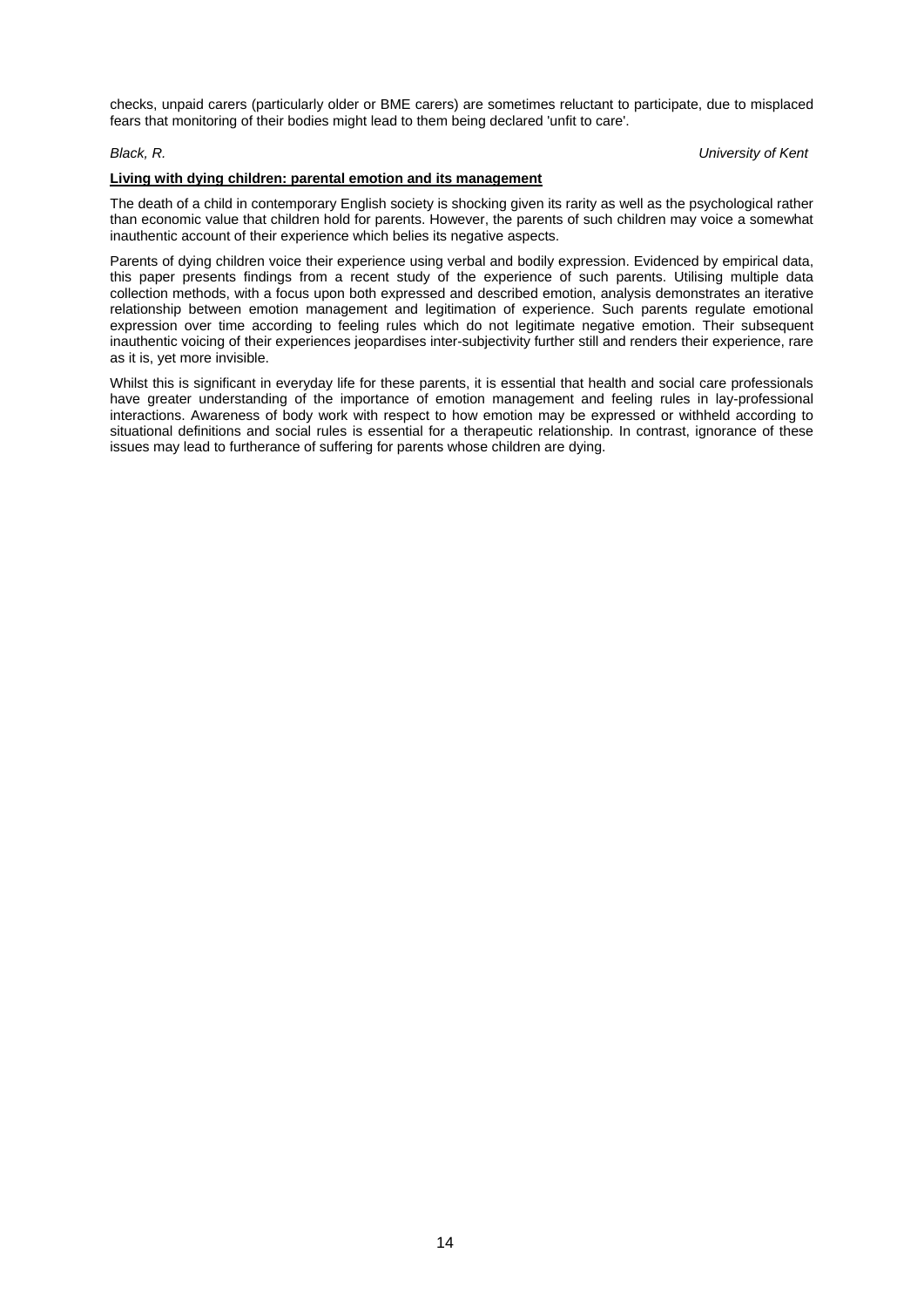### **POSTER PRESENTATIONS**

Chaucer Room

#### *Bailey, C., Cook, G. Northumbria University*

#### **'I'm not just an old body in a chair': promoting intergenerational connectivity in a care home environment**

This poster presentation reflects on how bodily cues such as physical appearance and impaired movement, may unintentionally be interpreted as belonging to particular subjectivities and critically, to particular settings, such as care homes. Preliminary research seeks to strengthen intergenerational connectivity in an environment where individuals may be marginalised from wider society. Group discussions with care home residents are exploring ways in which older residents have contact with younger generations. This is against a backdrop of demographic change (an increasing number of older people and decreasing younger population); perceived disconnection between young and older people due to changing family patterns; a loosening of traditional community structures; age segregated activities and living arrangements and policy interventions or services that target specific groups. A body of research acknowledges that placing of the other, particularly in relation to differences between generations, may lead to culturally prescribed norms and a blunting of difference within generations. Understanding how such placing may unwittingly be entrenched in interpretations of both the physical body and the physical setting, may have implications for strengthening intergenerational connectivity, particularly in care home environments.

#### *Barradas, C., Nunes, J.A., Serra, R., Queiros, A.F. Centre for Social Studies*

#### **Encounters of the third kind? Eliciting and exploring narratives of the experience of illness**

Personal experiences of illness are an important topic on sociology of health and medicine. Narratives of experience provide unique materials to explore how subjects articulate their ways of making sense of illness and the explanatory models and salient prototypes (A. Kleinman, A. Young) they draw on and build upon to link their experiences to biomedical knowledge. The research project 'Evaluating the State of Public Knowledge on Health and Health Information in Portugal', part of the Harvard Medical School-Portugal Program on Translational Research and Health Information, explores new approaches to the illness experience, through an adaptation of the McGill Illness Narrative Interview (MINI) as its main tool.

The project's objectives are to: (1) inquire on the current state of knowledge of the Portuguese population on major health conditions defined as national health priorities (cancer, respiratory diseases and child obesity); (2) provide an assessment of the state of access to health information, publics, sources, interpretations and effects on health-related practices;

(3) design and test an approach for assessing the efficacy/effectiveness of actions in health information through ethnographic approaches. Its core is the exploration of configurations of knowledge based on biomedical culture and experience-based knowledge on relevant conditions.

MINI appeared as a powerful and reliable tool to engage with experiences of illness articulated as narratives and with the exploration of ways of making sense of disease and suffering. This paper discusses methodological and conceptual issues related to the creation and uses of illness narratives based on work with asthma and breast cancer patients.

#### *Miller, J. University of the West of England*

#### **Written on the body. Producing the correct body in the racing labour process**

In horseracing, the horse body is privileged over the human body. In Flat racing where horses are raced as juveniles with under-developed bodies, jockeys are required to keep to low weight thus transferring body stress to the worker. In National Hunt racing, where horses are older and can carry higher weights, jockeys still have to keep their weight within certain limits. Research on jockeys shows that they have to adopt 'an array of unhealthy acute weight loss strategies' (Moore et al 2002:2) in order to meet weight requirements (Dolan et al 2011).

Racehorses are 'produced' for jockeys to ride by racing stables, where stable staff work under the direction of racehorse trainers in a labour intensive training process. Stable staff must also produce the 'correct body', reflecting Valentine's finding (2002:2) that 'Employees' bodies…are a product of organizational dynamics and the ability of organizations to wield power and construct meanings'. This is accomplished through athletic bodywork and weight restriction bodywork. This paper will therefore argue that the labour process in racing stables is inscribed (Shakespeare 2003) on the bodies of stable staff, in order to protect the horse body. It will also argue that the health implications of this labour process is in need of in-depth research, in order to address emerging issues such as eating disorders among workers and the signs of low bone density among very young male workers.

*Morgan, A. University of Wales Cardiff* 

#### **Facelifts as bodywork: Variations on the theme of Ageing.**

This paper explores cosmetic surgery in the form of facelifts and draws on interviews with a sample group of women in the age group 40 to 65 who have undergone this procedure. Surgical work to the body encompasses a wide range of practices and this paper addresses facelifts as an elective form of bodywork with a series of widely interpreted consequences, in particular that it restores youth and bestows beauty. Real life experiences which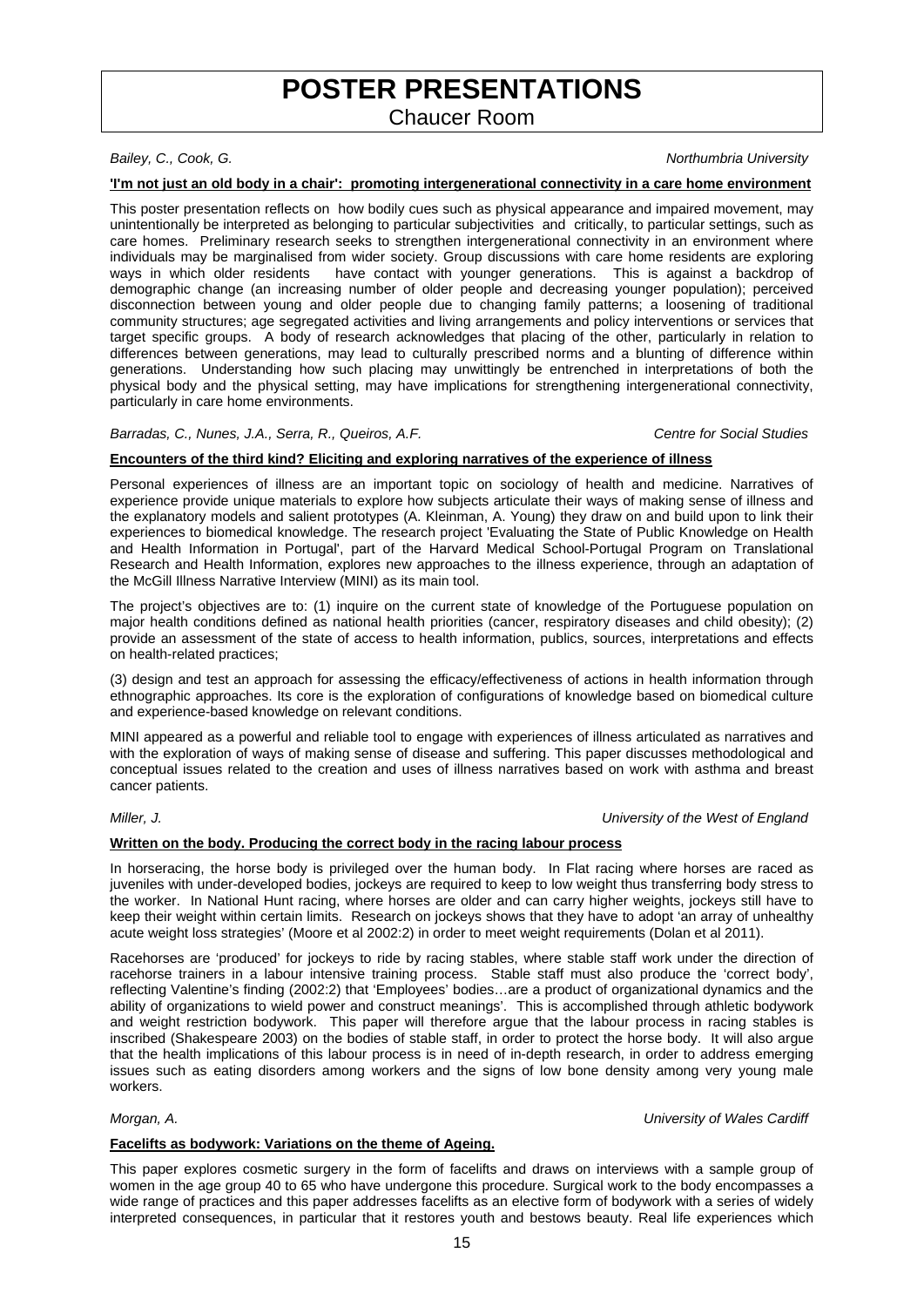prompt people to make the decision to undergo a facelift is explored, as are the subsequent range of consequences to an individual's experience of embodiment, which suggests a greater sense of embodiment through undergoing a successful facelift rather than increased aestheticisation. Drawing on Crossley's work around reflexive embodiment and knowledge of the body, evidence from interviewees suggests a more nuanced reading of cosmetic surgery, which appears in the reflections around the way in which lives and a sense of identity are irrefutably linked to appearance and how this is signalled in the work that the middle-aged women decided to undertake on their faces. The paper explores the premise that addressing the signs of ageing has become a demand of social convention which has generated a whole variety of work which might be carried out on the body. The everyday experiences of the body and interactions with others are also evident and this paper investigates whether addressing the signs of ageing is a mundane consequence of body knowledge and becomes embedded as a practice of the self.

**'The Last Refuge': Exploring and Using Archived Collections on Ageing** 

ESDS Qualidata has recently developed a new teaching resource that re-uses Peter Townsend's 'Last Refuge' collection. It incorporates a selection of the qualitative material, including interview transcripts, diaries, photographs and field notes generated by the 1958/9 national study, which investigated the provision of long-stay institutional care for old people. The study sought to ask "Are long stay institutions for old people necessary in our society, and, if so, what form should they take?" The study was groundbreaking in its use of qualitative research methods. In-depth interviews were conducted with local authority chief welfare officers, with serving staff and with residents in almost 200 institutions. Photographs and field notes about the condition of the buildings and the facilities were created. Diaries were also kept by a number of residents and staff. This research was used by Townsend for his analysis, subsequently published as 'The Last Refuge' (1962).

This poster session will promote the new teaching resource which can be used in self-paced learning, or can be used by tutors of qualitative research methods and/or those with an interest in gerontology or in the history of institutional care. It will also highlight the wealth of qualitative data that is available for reuse in research and teaching from ESDS Qualidata, particularly in the field of ageing, health and social care.

#### *Penney, L. The University of Arizona*

#### **The Bodies and Spaces of Aging in Place**

The moral and economic value of 'aging in place' has been used as justification for expansion of access to increasingly complex home health care. While 'home' is often taken for granted, how does the sense of home and space change as one ages? More particularly, how are the rhythms of these places altered with the introduction of health care regimes and the discourse of risk? Using data collected during a year of ethnographic research on Medicare-funded home health care in a community in the southwest United States, this poster explores body work and aging in place. It discusses the nuanced relationships that nurses have with patients and families in these spaces. As part of the efforts to enable patients to continue to live at 'independently' home, nurses must assess for risk, train informal caregivers in health care tasks, and enlist patients and their families' cooperation in their goals. At the same time, homebound patients (and often their informal caregivers) must often deal with a more restricted sphere of activity. Whilst the familiarity of home spaces might be comforting and act as a refuge, it can also feel isolating and grow unfamiliar with safety and bodily modifications. Furthermore, within home health care, patients' relationships, homes, and bodies become subject to surveillance by medical professionals. This poster uses these issues to discuss the complex relationships that occur specifically during home health care and to shed light on the experience of 'aging in place.'

#### **Body Work: Childhood, gender and school health education in Twentieth Century England**

This poster presentation explores body work in relation to the gendered character of (re)constructions of childhood in England during the 20th century. Drawing on primary sources, I argue that while health education for children played an important role in a broader set of British national, political strategies to ensure the health and fitness of `the Nation' during the 20th century, it was girls who were the primary targets and recipients. Gender was thus central to the 'body work' in childhood that official publications on health education in schools sought to promote.

#### *Shaw, J., Connelly,D., McWilliam, C. The University of Western Ontario*

### **Fall Prevention as Body Work: The Experience of Anticipating Falls**

 Fall prevention is a form of body work involving providers from across health and social care domains. Through interventions that focus on changing bodies by improving balance and strength, as well as on altering lived experience by limiting risky activities, this specific element of health/social care seeks to manipulate the livedbodies of older adults to protect them from a distinctively embodied event. Falls have largely been discussed in research, practice, and policy as a de-personalized objective event, neglecting to address the experiences and views of older adults in understanding and living through falls. This study used an interpretive social phenomenology methodology to explore the meaning of the experience of anticipating falls. Individual semistructured interviews were conducted with 9 participants over the age of 65 living independently in the community.

For older adult participants residing in the community, lived-identity in the context of aging was constructed as the central theme in the meaning of the experience of anticipating falls. Participants felt they derived quality of life

*Pilcher, J. University of Leicester* 

*Morgan, B. University of Essex*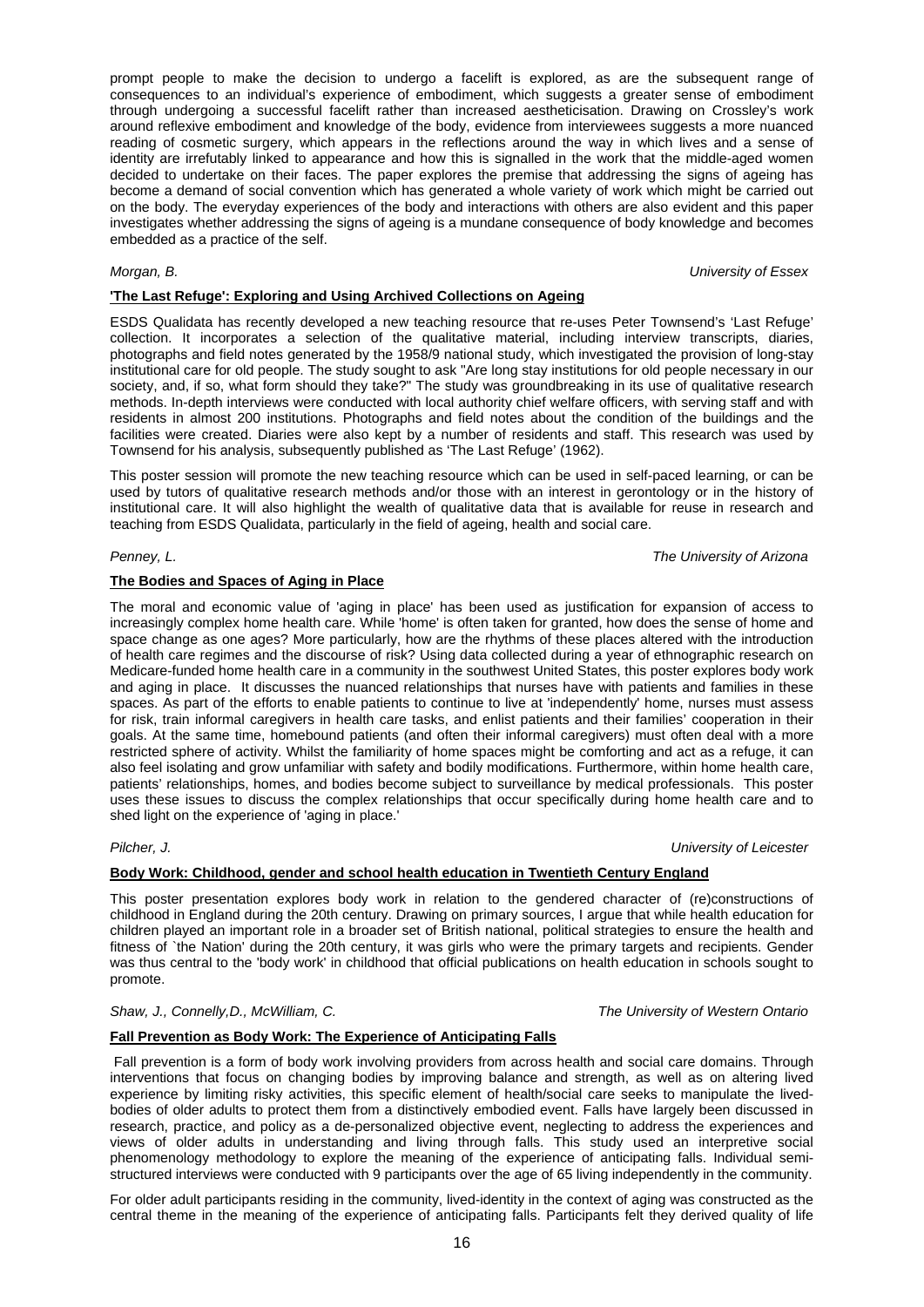from enacting their identities, which was variably described as involving both performing meaningful activities and inter-subjectively portraying their self-image. Lived-identity was conveyed as a non-rational process, drawing from a tacit knowing-of-self that is derived from historical and social life experience and understanding. Experiential learning contributed to how participants understood the meaning of falls, constituting pathic knowledge of vulnerability and anxiety with respect to falling. Considering insights gained through this research, a critical analysis of public health service fall prevention initiatives is warranted.

#### Wright, A., Lucock, M., Wray, S. University of Huddersfield **Music Containers and Automatic Containers University of Huddersfield**

### **Living through the body: What people with dementia tell us about their relationship with physical activity.**

Physical activity is widely promoted for older adults as a means of maximising physical and mental health. The need for promoting "Wellbeing" in this age group is also recognised because older people are prone to a range of mental health and social problems. Dementia is one such threat and affects more than 800,000 individuals in the UK. Despite the increased interest in dementia in the last five years, a combination of ageism and the stigma associated with mental illness results in people with dementia being amongst the most overlooked and least valued members of society. The dominant biomedical view of dementia emphasises the deficits resulting from cognitive impairment. The subjective embodied experience of dementia is overlooked. Behavioural changes such as disinhibition are viewed as problematic and the lived experience of dementia is assumed to one of deteriorating quality. However, given the right social environment people with severe cognitive impairment are able to experience wellbeing and the body plays an important role. Physical activity such as dance, walking and exercise play a vital part in this because it is experienced at a level unaffected by cognitive losses associated with earlier stages of dementia. People who consider physical activity to be an important aspect of their self continue this relationship during their dementia journey and for some the importance of being active increases. Initial findings from this study include a suggestion that the disinhibition associated with dementia enables people to connect with others and communicate with the world around them through their body.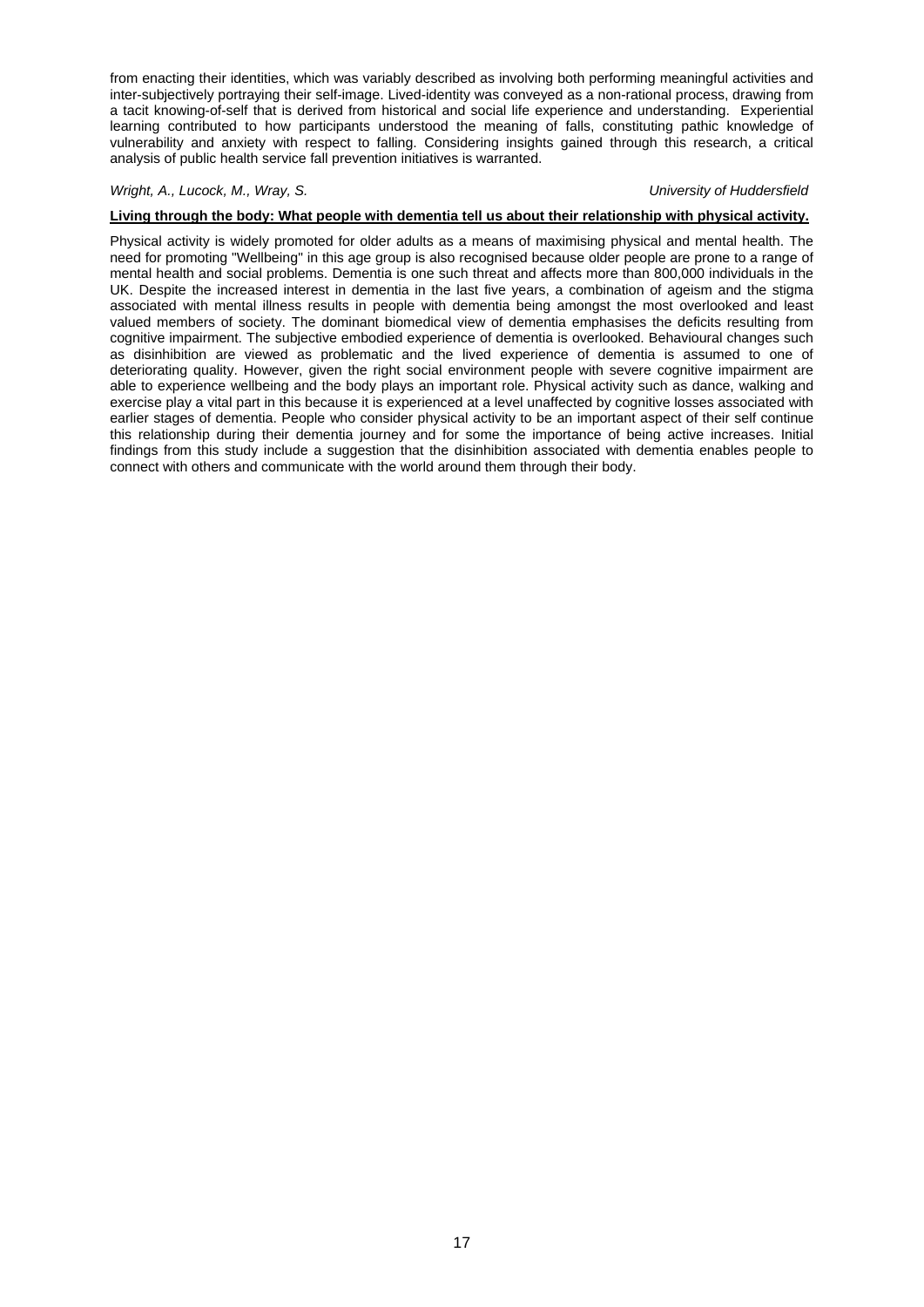

## *Have a paper ready?*

## *Publish with Sociology*  **or** *Work, Employment and Society*

### **Sociology**

The journal publishes outstanding research that advances the theoretical understanding of sociology and promotes and reports empirical research about the widest range of sociological topics. The journal encourages and welcomes papers using both quantitative and qualitative research methods; articles challenging conventional concepts and proposing new conceptual approaches; and accounts of methodological innovation and the research process.

**6 issues a year JCR Impact Factor Ranking 2010: 1.488 Excellent times to first response and to publication Online First publication www.soc.sagepub.com** 

### **Submit: http://mc.manuscriptcentral.com/soc**

Full instructions available on the site

### **Work, Employment and Society**

The iournal analyses all forms of work and their relation to wider social processes and structures, and to quality of life. It embraces the study of the labour process, industrial relations; change in labour markets; and the gender and domestic divisions of labour. It supports contemporary, historical and comparative studies and both qualitative and quantitative methodologies.

### **6 issues a year (starting 2012)**

**JCR Impact Factor 2010: 1.108; ranked 5/20 in Industrial Relations and 33/129 in Sociology** 

**Excellent times to first response** 

**25th anniversary celebrations in 2012: Readers' favourite WES articles, events at the BSA Annual Conference and in London, special issue** 

### **Submit: http://mc.manuscriptcentral.com/wes**

Full instructions available on the site

Sociology and Work, Employment and Society are journals of the British Sociological Association published by its trading subsidiary BSA Publications Ltd. The British Sociological Association is a Registered Charity (no. 1080235) and a Company Limited by Guarantee (no. 3890729)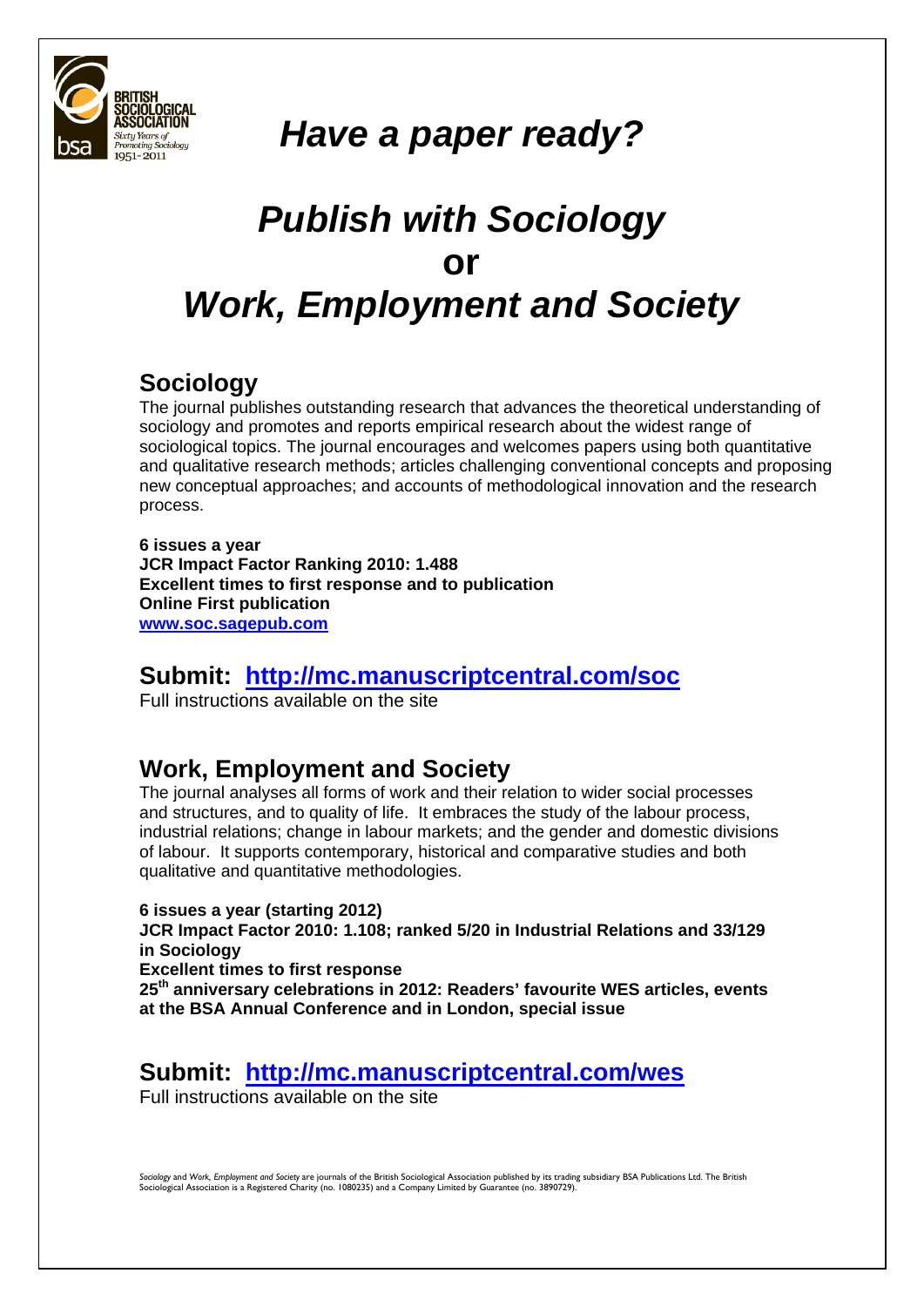### **BSA Ageing Body & Society Conference Body Work in Health and Social Care: Critical Issues, New Agendas**

## **DELEGATE LIST**

**Surname Forenames Institution E-Mail Address**

Aranda Kay University of Brighton k.f.aranda@brighton.ac.uk Bailey Cathy Cathy Catherine.bailey@northumbria.ac.uk Bailey Ruth University of Edinburgh Barradas Carlos Centre for Social Studies barradascarlos@gmail.com Black Rachel University of Kent rachel black@demelza.org.uk Bønnelycke Julie **University of Copenhagen** in the university of Copenhagen in the University of Copenhagen Borgstrom Erica Institute of Public Health eb442@medschl.cam.ac.uk Bradby **Hannah** University of Warwick Henry H.Bradby@warwick.ac.uk Brown Patrick University of Amsterdam P.R.Brown@uva.nl Buse Christina University of Leeds c.buse@leeds.ac.uk Campell Sarah University of Manchester sarah.campbell@manchester.ac.uk Carr Valerie Lancaster University v.carr@lancaster.ac.uk Cohen Rachel University of Surrey **Research State And America** Surrey.ac.uk Cross Joanna University of Bristol j.e.cross@bristol.ac.uk Dyck Isabel Queen Mary, University of London i.dyck@qmul.ac.uk Eccles Abi University of Oxford abi.eccles@phc.ox.ac.uk Gale Cale Nicola University of Birmingham neuron n.gale@bham.ac.uk Goodwin Dawn Lancaster University Gordon Adam Queens Medical Centre and adam.gordon@nottingham.ac.uk Greener Joseph University of Nottingham in a produce in the degreener@yahoo.co.uk Jackson Liz British Sociological Association Liz.Jackson@britsoc.org.uk Jespersen Astrid University of Copenhagen apj@hum.ku.dk Kaufman Sharon University of California, San Francisco Kelly Moira Queen Mary University London m.j.kelly@qmul.ac.uk Kyriacou Orthodoxia Middlesex University **o.kyriacou@mdx.ac.uk** Mahon-Daly Patricia Bucks New University **patricial business activates** pat.mahon-daly@bucks.ac.uk Martin Wendy Brunel University wendy.martin@brunel.ac.uk Miller Janet University of the West of England janet3.miller@uwe.ac.uk Morgan Morgan Ashley University of Wales Institute, Cardiff asmorgan@uwic.ac.uk Morgan Brett Bethany bmorga@essex.ac.uk Nettleton Sarah University of York sin2@york.ac.uk Penney Lauren University of Arizona letter the lpenney@email.arizona.edu Pilcher Jane University of Leicester and the proposal plane ilp3@le.ac.uk Purcell Carrie University of Edinburgh c.a.purcell@sms.ed.ac.uk Raghuran Parvati The Open University **Example 20 and Party America** Parvati Present Parvati The Open University Rayment Juliet Juliet Juliet in the state of the state of the state in the state of the state of the state of the state of the state of the state of the state of the state of the state of the state of the state of the stat Rees Michael University of Kent metal method of the Michael Michael University of Kent Richardson Helen University of Salford h.richardson@salford.ac.uk Rivas Carol Carol c.a.rivas@qmul.ac.uk Robbins Isabella Joy University of Nottingham isabella.robbins@nottingham.ac.uk Rodeschini Giulia giuliarodeschini@gmail.com Scales Kezia University of Nottingham loxkis@nottingham.ac.uk

Segar Julia University of Manchester in a segar@manchester.ac.uk Shaw Jay University of Western Ontario ishaw29@uwo.ca Silverman Marjorie McGill University marjorie.silverman@mail.mcgill.ca Stobert Lynda Birmingham City University **Stobert** Lynda.stobert@bcu.ac.uk Tarr Jen London School of Economics and Political i.s.tarr@lse.ac.uk

Ackroyd Liz Queen Mary, University of London lackroyd@qmul.ac.uk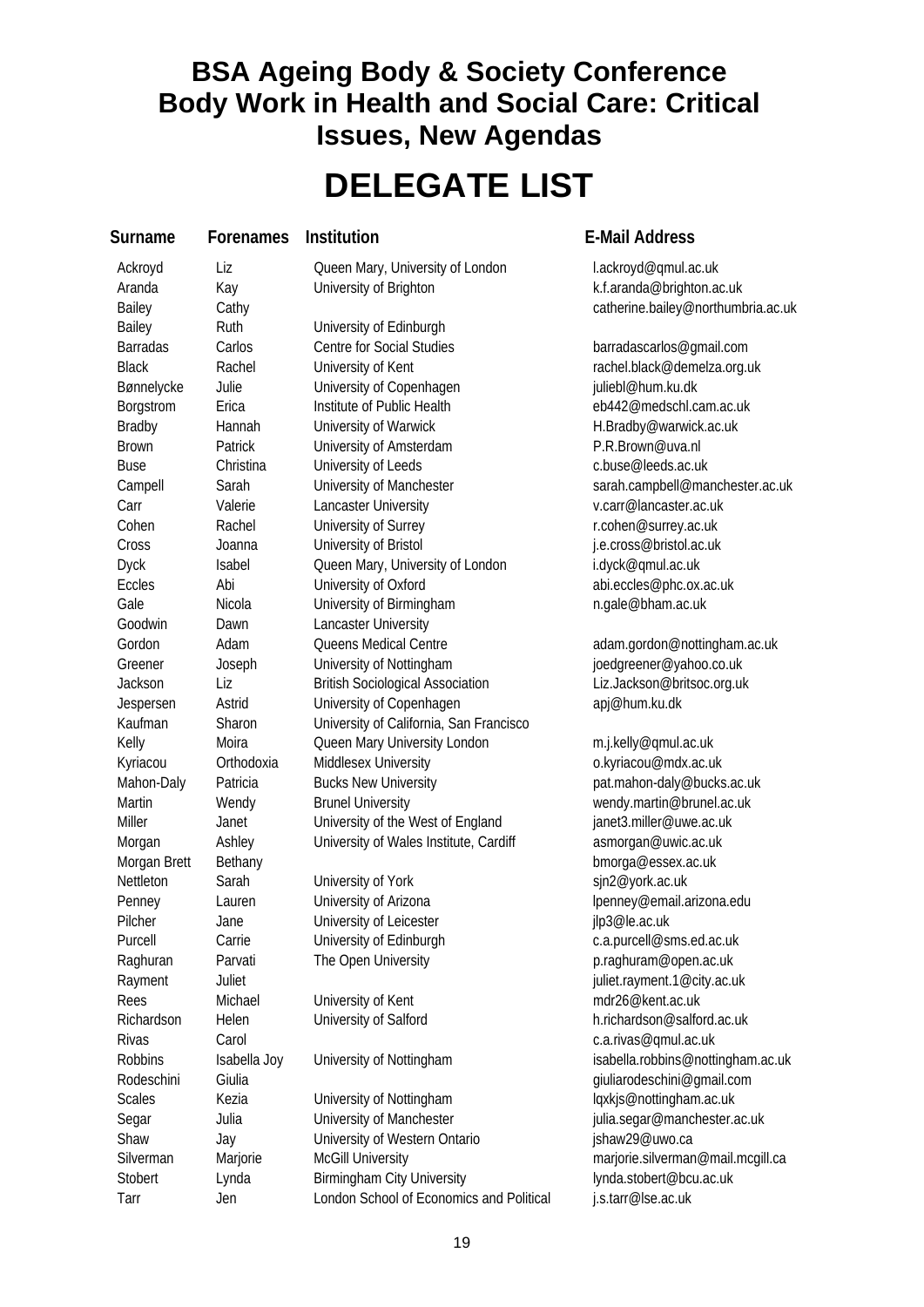### **BSA Ageing Body & Society Conference Body Work in Health and Social Care: Critical Issues, New Agendas**

## **DELEGATE LIST**

**Science** Tomomatsu Ikuko Queen Mary, University of London i.tomomatsu@qmul.ac.uk Twigg Julia University of Kent in the state of the influence of the University of Kent Wibberley Gemma University of Central Lancashire gwibberley@uclan.ac.uk Wolkowitz Carol University of Warwick Consumer C.wolkowitz@warwick.ac.uk Woodspring Naomi University of West of England gypsyfred@yahoo.com Wright Alan University of Huddersfield alan1.wright@talktalk.net

### **Forenames** Institution **E-Mail Address**

Wainwright Emma Brunel University **Emma.Wainwright@brunel.ac.uk** Emma.Wainwright@brunel.ac.uk Ward Richard University of Manchester richard.ward@manchester.ac.uk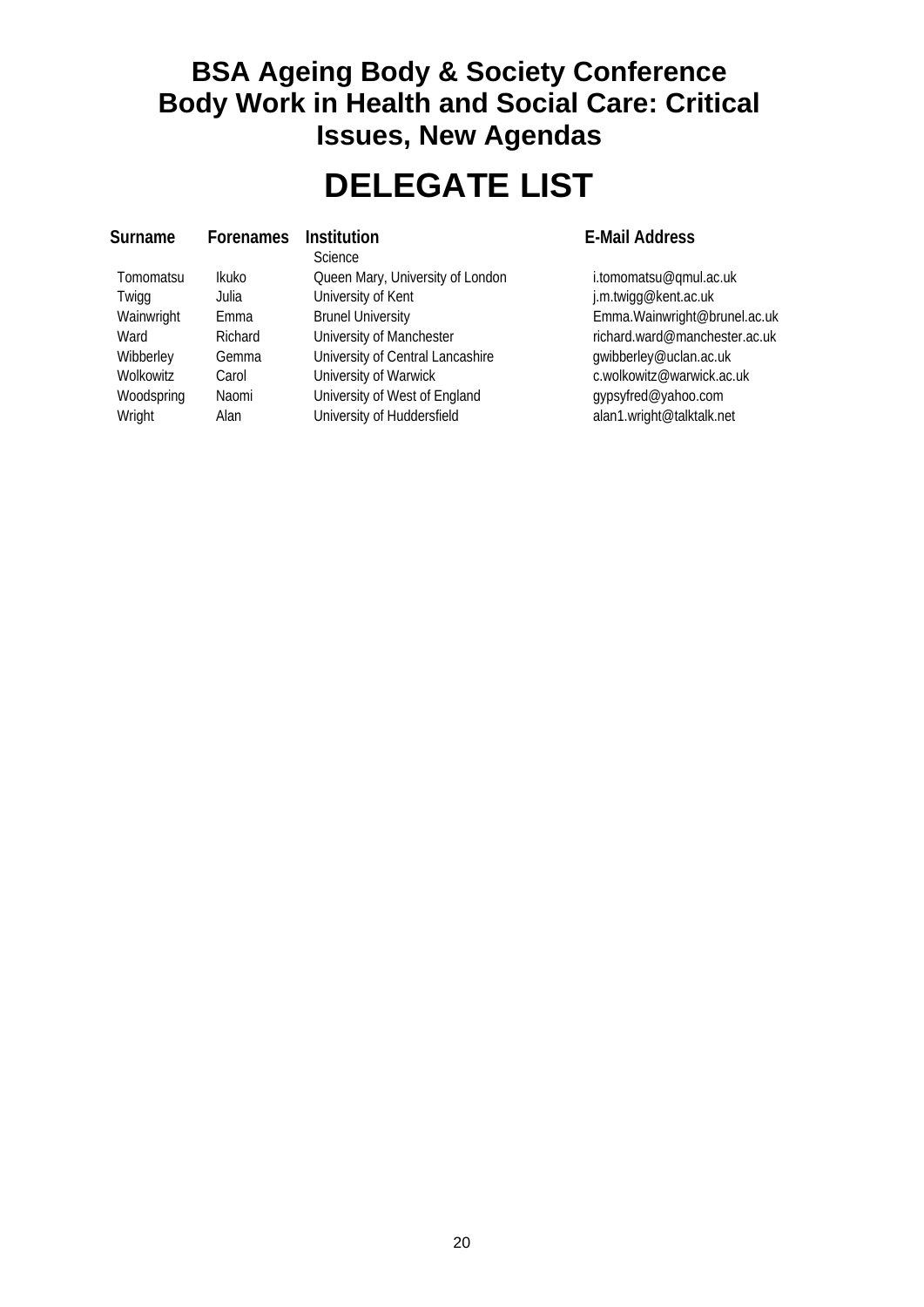

## **MAP OF THE AREA SURROUNDING THE BRITISH LIBRARY**

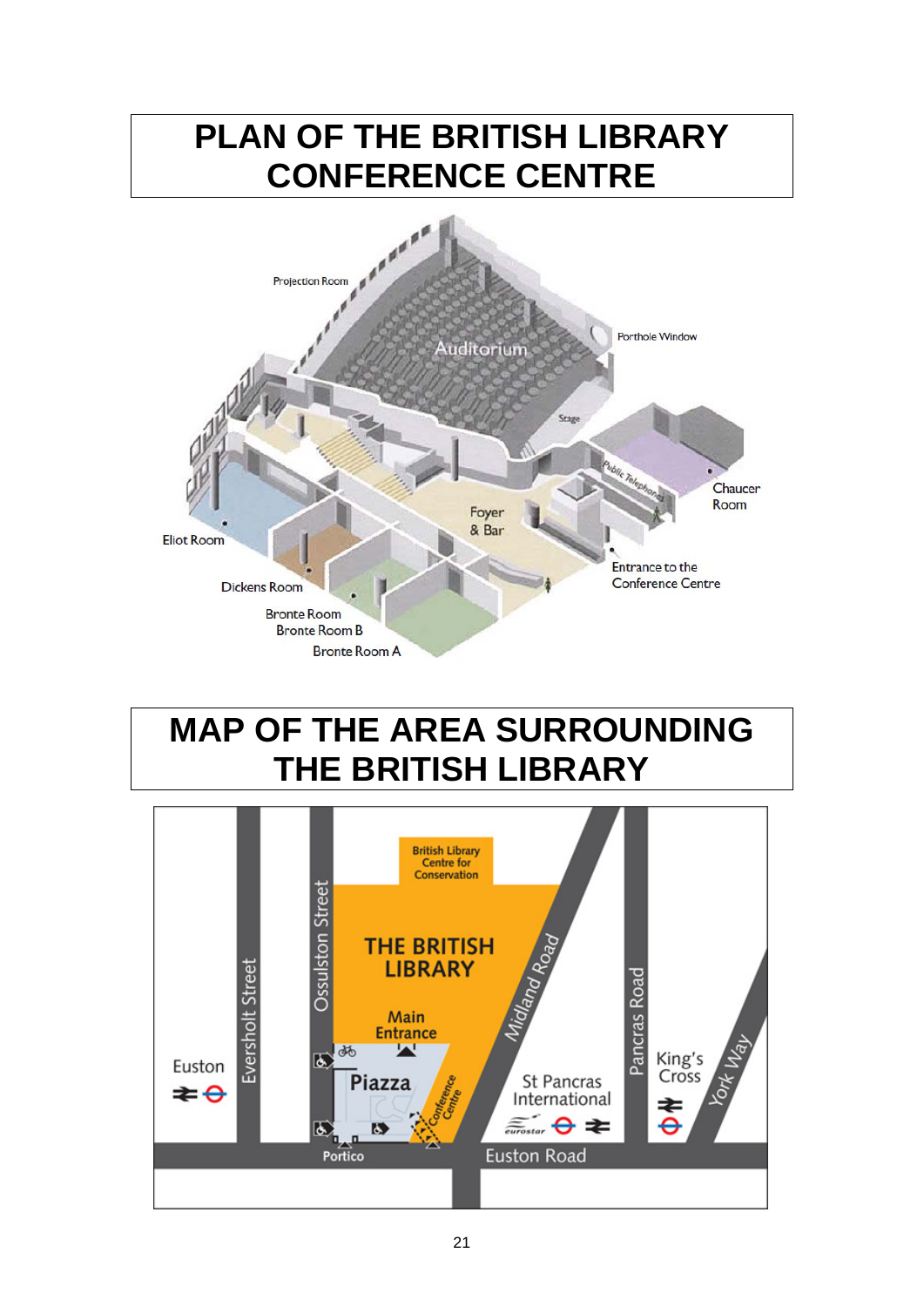### **What is the BSA?**

Founded in 1951, the BSA is the professional association for sociology in Britain, representing the intellectual interests of our members. BSA members include individuals in research, teaching, and learning, as well as practitioners in many fields.

### **Why Join?**

Membership to the BSA is a must-have for those who wish to be involved and stay current with sociology in Britain. As a member of the BSA community, you'll have many opportunities to meet and collaborate with others who share your interest in establishing invaluable networking and career opportunities.

### **You'll also benefit from:**

- Substantial discounts on conference and event registration
- Your choice of internationally recognised BSA journal, 'Sociology' or 'Work, Employment & Society'
- Free membership to BSA Specialist/Study Groups connect with like-minded members and
- enhance your knowledge of a particular topic/area of interest
- Free access to SAGE Sociology Full-Text Collection
- Three issues per year of the BSA's informative newsletter, 'Network'
- Leadership, networking and volunteer opportunities
- Discounts on journals and books
- Eligibility for prizes and funding opportunities
- Access to exclusive Members Area of BSA website

### **Who can join the BSA?**

Membership is open to anyone who is engaged in, has influenced, or is interested in contributing to the promotion of sociology. So, whether you're an academic or a practising sociologist, teaching or working toward a degree, just starting your career or retired, we welcome you to the BSA community.

### **2011 Membership Subscription Categories and Rates**

| <b>Band</b>             | <b>Boundary</b>                                                                              | Rate | <b>Direct Debit Rate*</b> |
|-------------------------|----------------------------------------------------------------------------------------------|------|---------------------------|
| <b>UK Concessionary</b> | Full-time students or income of less than £14,000                                            | £46  | £41                       |
| <b>UK Retired</b>       | Full-time retirement                                                                         | £46  | £41                       |
| <b>UK Standard A</b>    | Income between $£14,000$ and $£27,999$                                                       | £89  | £84                       |
| UK Standard B           | Income between $£28,000$ and $£42,999$                                                       | £101 | £96                       |
| UK Standard C           | Income between $£43,000$ and $£56,999$                                                       | £105 | £100                      |
| <b>UK Higher</b>        | Income £57,000 and over                                                                      | £140 | £135                      |
| Non UK1                 | Country of residence in Category B<br>(any country not listed in Category A, below), OR      |      |                           |
|                         | Country of residence in Category A, AND<br>full-time student, or income of less than £14,000 | £67  | £62                       |
| Non UK <sub>2</sub>     | Country of residence in Category A, below, AND<br>income between £14,000 and £56,999         | £121 | £116                      |
| Non UK 3                | Country of residence in Category A, below, AND<br>income £57,000 and over                    | £161 | £156                      |

Category A countries:

Andorra; Australia; Austria; Bahamas; Bahrain; Belgium; Bermuda; Brunei; Canada; Cyprus; Denmark; Finland; France; Germany; Greece; Hong Kong; Iceland; Ireland; Israel; Italy; Japan; Korea Rep; Kuwait; Liechtenstein; Luxembourg; Netherlands; New Zealand; Norway; Portugal; Qatar; Singapore; Slovenia; Spain; Sweden; Switzerland; Taiwan; United Arab Emirates; United States.

#### The Direct Debit Guarantee

- This Guarantee is offered by all banks and building societies that accept instructions to pay Direct Debits.
- If there are any changes to the amount, date or frequency of your Direct Debit the British Sociological Association will notify you 10 working days in advance of your account being debited or as otherwise agreed.
- If you request the British Sociological Association to collect a payment, confirmation of the amount and date will be given to you at the time of the request.

• You can cancel a Direct Debit at any time by simply contacting your bank or building society. Written confirmation may be required. Please also notify us.

\* Available to members who have a sterling bank account with a bank or building society in the UK.

The British Sociological Association is a company Limited by Guarantee. Registered in England and Wales. Company Number: 3890729. Registered Charity Number: 1080235. VAT Registration Number: 734 1722 50.



<sup>.</sup> If an error is made in the payment of your Direct Debit by The British Sociological Association or your bank or building society you are entitled to a full and immediate refund of the amount paid from your bank or buildi • If you receive a refund you are not entitled to, you must pay it back when The British Sociological Association asks you to